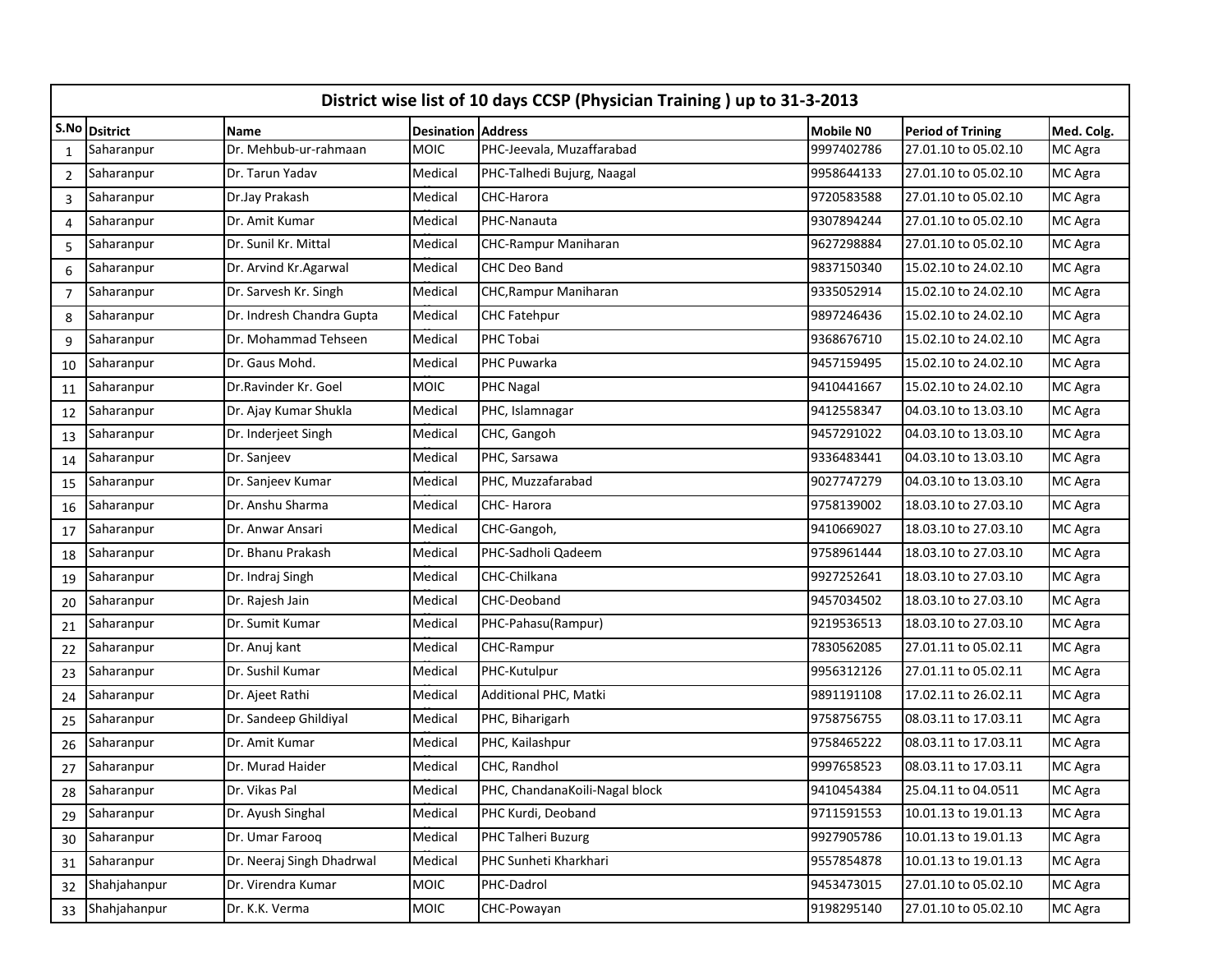|    | S.No Dsitrict | Name                     | <b>Desination Address</b> |                          | Mobile NO  | Period of Trining    | Med. Colg. |
|----|---------------|--------------------------|---------------------------|--------------------------|------------|----------------------|------------|
| 34 | Shahjahanpur  | Dr. Sri Ram              | <b>MOIC</b>               | PHC-Sindhauli            | 9648939860 | 27.01.10 to 05.02.10 | MC Agra    |
| 35 | Shahjahanpur  | Dr. Satendra Kr.         | Medical                   | PHC-RajanPur             | 9451104752 | 27.01.10 to 05.02.10 | MC Agra    |
| 36 | Shahjahanpur  | Dr. O.P. Gautam          | <b>MOIC</b>               | Police Hospital SRN      | 9415087365 | 15.02.10 to 24.02.10 | MC Agra    |
| 37 | Shahjahanpur  | Dr. Virendra Kr. Verma   | Medical                   | PHC Khutar               | 9415179812 | 15.02.10 to 24.02.10 | MC Agra    |
| 38 | Shahjahanpur  | Dr. Mahesh Kr. Gupta     | Medical                   | CHC Alhaganj             | 9412450337 | 15.02.10 to 24.02.10 | MC Agra    |
| 39 | Shahjahanpur  | Dr. Naim Shamsi          | Medical                   | <b>CHC Banda</b>         | 9411089212 | 15.02.10 to 24.02.10 | MC Agra    |
| 40 | Shahjahanpur  | Dr. Fahim Shamsi         | Medical                   | PHC, Garhia Rangeen      | 9410499112 | 15.02.10 to 24.02.10 | MC Agra    |
| 41 | Shahjahanpur  | Dr. Maaz Farooque        | Medical                   | PHC Kalan                | 9532605328 | 15.02.10 to 24.02.10 | MC Agra    |
| 42 | Shahjahanpur  | Dr. Narendra Singh Maan  | MOI/C                     | PHC, Khudaganj           | 9897322044 | 04.03.10 to 13.03.10 | MC Agra    |
| 43 | Shahjahanpur  | Dr. Manoj Kumar          | Medical                   | Shahjahanpur             |            | 04.03.10 to 13.03.10 | MC Agra    |
| 44 | Shahjahanpur  | Dr. Abhishek Gupta       | Medical                   | CHC-Powayan              | 9935801202 | 18.03.10 to 27.03.10 | MC Agra    |
| 45 | Shahjahanpur  | Dr. Narendra Singh       | Medical                   | CHC-Alhaganj             | 9598765531 | 18.03.10 to 27.03.10 | MC Agra    |
| 46 | Shahjahanpur  | Dr. Arun Kr. Yadav       | Medical                   | PHC-Kalan                | 9412510601 | 18.03.10 to 27.03.10 | MC Agra    |
| 47 | Shahjahanpur  | Dr. Dinesh Pal Singh     | Medical                   | PHC-Mirzapur             | 9412602518 | 18.03.10 to 27.03.10 | MC Agra    |
| 48 | Shahjahanpur  | Dr. Umendra Kumar        | Medical                   | New PHC-Prathvipur, Dhai | 9410667864 | 17.02.11 to 26.02.11 | MC Agra    |
| 49 | Shahjahanpur  | Dr. Abhas Saxena         | Medical                   | CHC, Allahganj           | 9838030260 | 17.02.11 to 26.02.11 | MC Agra    |
| 50 | Shahjahanpur  | Dr. Akhilesh Kumar       | Medical                   | CHC Allahganj            | 9359792243 | 10.01.13 to 19.01.13 | MC Agra    |
| 51 | Bulandshahar  | Dr. Ajay Kumar           | Medical                   | CHC-Jahangirabad         | 9456841489 | 27.01.10 to 05.02.10 | MC Agra    |
| 52 | Bulandshahar  | Dr. Tarun Kumar          | <b>MOIC</b>               | PHC-Khanpur Unchaganv    | 8057645901 | 27.01.10 to 05.02.10 | MC Agra    |
| 53 | Bulandshahar  | Dr.Muhammed Nasir        | <b>MOIC</b>               | PHC-Lakhawati            | 9410670538 | 27.01.10 to 05.02.10 | MC Agra    |
| 54 | Bulandshahar  | Dr. Amit Kumar Singh     | Medical                   | PHC-B.B. Nagar           | 9897200533 | 27.01.10 to 05.02.10 | MC Agra    |
| 55 | Bulandshahar  | Dr. Rajeev Verma         | Medical                   | PHC Dhamera              | 9871000762 | 15.02.10 to 24.02.10 | MC Agra    |
| 56 | Bulandshahar  | Dr. Shariq Husain        | Physician(                | <b>CHC Dibai</b>         | 9935477936 | 15.02.10 to 24.02.10 | MC Agra    |
| 57 | Bulandshahar  | Dr. Pravin Kumar         | <b>MOIC</b>               | PHC Pahasu               | 9456242604 | 15.02.10 to 24.02.10 | MC Agra    |
| 58 | Bulandshahar  | Dr. S.P. Gupta           | Medical                   | <b>CHC Pahasu</b>        | 9837433502 | 15.02.10 to 24.02.10 | MC Agra    |
| 59 | Bulandshahar  | Dr. Subhash Chandra      | Medical                   | PHC, Dhamera             | 9568836085 | 04.03.10 to 13.03.10 | MC Agra    |
| 60 | Bulandshahar  | Dr. Rajendra Kumar       | Medical                   | PHC, Daanpur             | 9005848681 | 04.03.10 to 13.03.10 | MC Agra    |
| 61 | Bulandshahar  | Dr. A.K. Bhandari        | Medical                   | CHC, Siyana              | 9719250339 | 04.03.10 to 13.03.10 | MC Agra    |
|    | Bulandshahar  | Dr. R.K. Tyagi           | Medical                   | PHC, Saidpur             | 9719007266 | 04.03.10 to 13.03.10 | MC Agra    |
| 63 | Bulandshahar  | Dr. Arun Kumar           | Medical                   | CHC, Gulaothi            | 9412465872 | 04.03.10 to 13.03.10 | MC Agra    |
| 64 | Bulandshahar  | Dr. Ramavtar singhGautam | Medical                   | PHC-Baral                | 9536854487 | 18.03.10 to 27.03.10 | MC Agra    |
| 65 | Bulandshahar  | Dr. Shri Bhagwan Gupta   | Medical                   | PHC-Bugarasi             | 9719749296 | 18.03.10 to 27.03.10 | MC Agra    |
| 66 | Bulandshahar  | Dr. Vinod Kumar Tyagi    | Medical                   | PHC-Malagarh             | 9412665394 | 18.03.10 to 27.03.10 | MC Agra    |
| 67 | Bulandshahar  | Dr. Abbas Ali Naqui      | Medical                   | PHC-Bhatona Gulaoti      | 9210020867 | 18.03.10 to 27.03.10 | MC Agra    |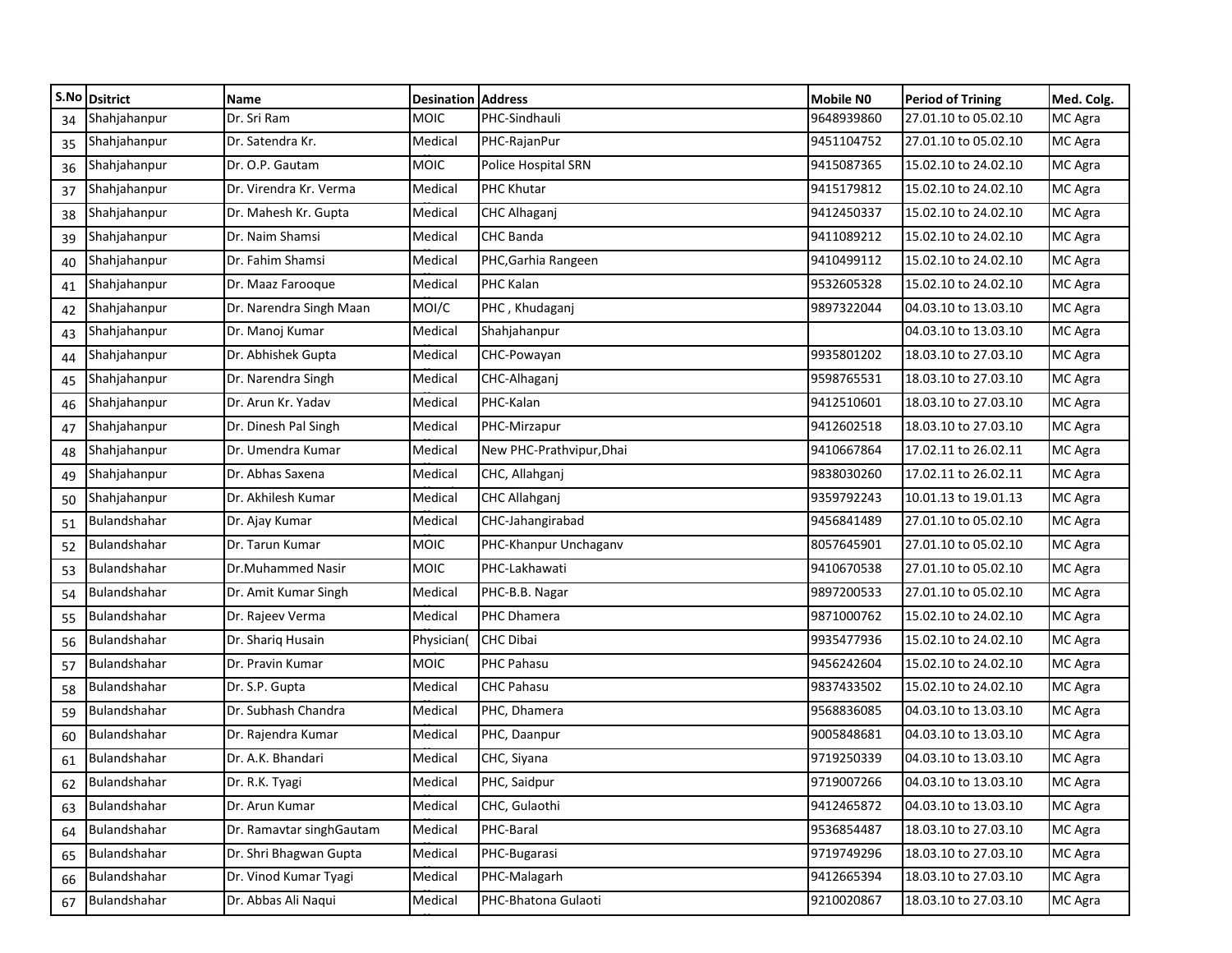|     | S.No Dsitrict | Name                     | <b>Desination Address</b> |                                      | Mobile NO  | Period of Trining    | Med. Colg. |
|-----|---------------|--------------------------|---------------------------|--------------------------------------|------------|----------------------|------------|
| 68  | Bulandshahar  | Dr. Sanjeev Kumar        | Medical                   | PHC - Daanpur                        | 9410658530 | 18.03.10 to 27.03.10 | MC Agra    |
| 69  | Bulandshahar  | Dr. Khan Chandra         | Medical                   | CHC-Muni                             | 9411687015 | 27.01.11 to 05.02.11 | MC Agra    |
| 70  | Bulandshahar  | Dr. Vikas Sharma         | Medical                   | Combined Govt. Hospital Sikandrabad, | 9412611497 | 27.01.11 to 05.02.11 | MC Agra    |
| 71  | Bulandshahar  | Dr. Neeraj Kumar Sharma  | Medical                   | CHC, Pahasu                          | 9412395515 | 17.02.11 to 26.02.11 | MC Agra    |
| 72  | Bulandshahar  | Dr. S.C. Gaur            | Medical                   | PHC-Baral                            | 9412230114 | 17.02.11 to 26.02.11 | MC Agra    |
| 73  | Bulandshahar  | Dr. Narendra Singh       | Officer                   | PHC, Wair                            | 9759574787 | 08.03.11 to 17.03.11 | MC Agra    |
| 74  | Bulandshahar  | Dr. Rohtash Kumar Yadav  | <b>DLO</b>                | DLO Office                           | 9410017761 | 08.03.11 to 17.03.11 | MC Agra    |
| 75  | Bulandshahar  | Dr. Satish Chandra Doval | Officer                   | PHC, Sarai                           | 9457666845 | 25.04.11 to 04.0511  | MC Agra    |
| 76  | Bulandshahar  | Dr. Sanjay Singh         | Officer                   | PHC, Machad Khurja                   | 9310899071 | 25.04.11 to 04.0511  | MC Agra    |
| 77  | Bulandshahr   | Dr. Kapil Garg           | Medical                   | PHC Surjawali                        | 7599186188 | 10.01.13 to 19.01.13 | MC Agra    |
| 78  | Bulandshahr   | Dr. Dhiraj Kumar Jha     | Medical                   | PHC Dharpa                           | 9968326753 | 10.01.13 to 19.01.13 | MC Agra    |
| 79  | Bulandshahr   | Dr. Vineet Srivastava    | Medical                   | PHC Sikoi                            | 9711336949 | 10.01.13 to 19.01.13 | MC Agra    |
| 80  | Moradabad     | Dr. B.L. Viratia         | <b>MOIC</b>               | PHC-Naranli                          | 9760429582 | 27.01.10 to 05.02.10 | MC Agra    |
| 81  | Moradabad     | Dr. B.M.Nagar            | <b>MOIC</b>               | PHC-Sambhal                          | 9412011592 | 27.01.10 to 05.02.10 | MC Agra    |
| 82  | Moradabad     | Dr. Tej Singh            | <b>MOIC</b>               | PHC-Dilari                           | 9412449222 | 27.01.10 to 05.02.10 | MC Agra    |
| 83  | Moradabad     | Dr. Ramesh Kumar         | Medical                   | PHC-Kandh                            | 9412440655 | 27.01.10 to 05.02.10 | MC Agra    |
| 84  | Moradabad     | Dr. Vijay Singh          | Medical                   | <b>CPH</b>                           | 9412376243 | 15.02.10 to 24.02.10 | MC Agra    |
| 85  | Moradabad     | Dr. Dinesh Verma         | Medical                   | <b>CPH</b>                           | 9837525502 | 15.02.10 to 24.02.10 | MC Agra    |
| 86  | Moradabad     | Dr. V.K. Verma           | Medical                   | <b>CHC Chandosi</b>                  | 9412309229 | 15.02.10 to 24.02.10 | MC Agra    |
| 87  | Moradabad     | Dr. Saket Agarwal        | Medical                   | <b>CHC Thakurdwara</b>               | 9415178755 | 15.02.10 to 24.02.10 | MC Agra    |
| 88  | Moradabad     | Dr. Yogendra Kumar       |                           | PHC-Manoca                           | 9412126299 | 15.02.10 to 24.02.10 | MC Agra    |
| 89  | Moradabad     | Dr. Brahama Singh        | MOI/C                     | PHC, Kanth                           | 9758610064 | 04.03.10 to 13.03.10 | MC Agra    |
| 90  | Moradabad     | Dr. Santosh Kumar        | Medical                   | CHC, Chandausi                       | 9456400399 | 04.03.10 to 13.03.10 | MC Agra    |
| 91  | Moradabad     | Dr. Digvijay Singh       | MOI/C                     | PHC, Bhojpur                         | 9411973695 | 04.03.10 to 13.03.10 | MC Agra    |
| 92  | Moradabad     | Dr. Shalabh              |                           |                                      |            | 04.03.10 to 13.03.10 | MC Agra    |
| 93  | Moradabad     | Dr. Ganga Singh Martolia | Medical                   | PHC-Pawansa                          | 9557192566 | 18.03.10 to 27.03.10 | MC Agra    |
| 94  | Moradabad     | Dr. Mrinal Rathi         | Medical                   | PHC-Kunderki                         | 9259895337 | 18.03.10 to 27.03.10 | MC Agra    |
| 95  | Moradabad     | Dr. Anil Kumar Singh     |                           | Sr.ChildSpe CHC-Sambhal              | 9450444136 | 18.03.10 to 27.03.10 | MC Agra    |
|     | Moradabad     | Dr. Sanjai Kumar Verma   |                           | Medical Central Police Hospital      | 9837061474 | 18.03.10 to 27.03.10 | MC Agra    |
| 97  | Moradabad     | Dr. R.S. Gangwar         | Medical                   | PHC-Bahjoi                           | 9411903511 | 17.02.11 to 26.02.11 | MC Agra    |
| 98  | Moradabad     | Dr. S.K. Sharma          | <b>MLCD</b>               | CMO Office                           | 9456497891 | 25.04.11 to 04.0511  | MC Agra    |
| 99  | Moradabad     | Dr. Mohd. Aslam          | Medical                   | <b>CHC Rampur Ghoghar</b>            | 7417929579 | 10.01.13 to 19.01.13 | MC Agra    |
| 100 | Aligarh       | Dr. Akhilesh Kumar Singh | Physician                 | CHC-Gabhana                          | 8006866125 | 27.01.10 to 05.02.10 | MC Agra    |
|     | 101 Aligarh   | Dr. Madhup Kaushal       | <b>MOIC</b>               | PHC- Vijaygarh                       | 9412816837 | 27.01.10 to 05.02.10 | MC Agra    |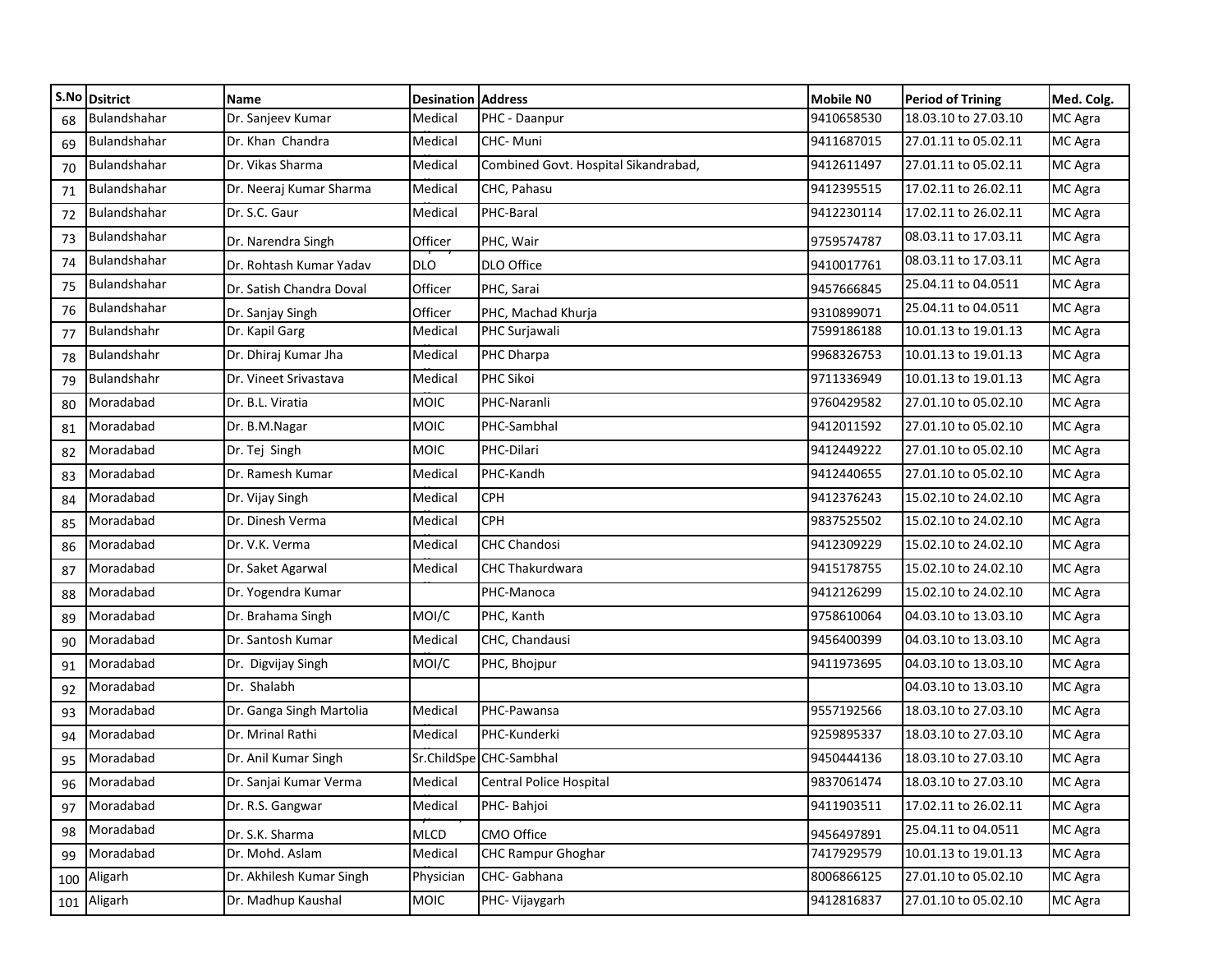|     | S.No Dsitrict | Name                      | <b>Desination Address</b> |                                  | <b>Mobile NO</b> | <b>Period of Trining</b> | Med. Colg. |
|-----|---------------|---------------------------|---------------------------|----------------------------------|------------------|--------------------------|------------|
| 102 | Aligarh       | Dr. Avdhesh Kumar         | Medical                   | PHC-Barauli                      | 9473560927       | 27.01.10 to 05.02.10     | MC Agra    |
| 103 | Aligarh       | Dr. Pradeep Kr. Singh     | Medical                   | CHC-Atrauli                      | 9368566321       | 27.01.10 to 05.02.10     | MC Agra    |
| 104 | Aligarh       | Dr. Gopi Lal              | Medical                   | PHC-Jalali                       | 9412630992       | 27.01.10 to 05.02.10     | MC Agra    |
| 105 | Aligarh       | Dr. Ashu Kr. Agarwal      | Physician                 | PHC Akrabad                      | 9837029305       | 15.02.10 to 24.02.10     | MC Agra    |
| 106 | Aligarh       | Dr. Manoj Chaudhary       | Medical                   | CHC, Bijauli                     | 9457809456       | 17.02.11 to 26.02.11     | MC Agra    |
| 107 | Aligarh       | Dr. Pawan Kumar           | Officer                   | PHC, Lodha                       | 9897782152       | 08.03.11 to 17.03.11     | MC Agra    |
| 108 | Aligarh       | Dr. Sanjeev Sahu          | Officer                   | PHC, Hazrat Ganj                 | 9456202665       | 08.03.11 to 17.03.11     | MC Agra    |
| 109 | Aligarh       | Dr. Satyendra Kumar       | Officer                   | PHC, Pisawa                      | 9412593790       | 25.04.11 to 04.0511      | MC Agra    |
| 110 | Aligarh       | Dr. Deepak Kumar          | Officer                   | New PHC, Palseda                 | 9458691088       | 25.04.11 to 04.0511      | MC Agra    |
| 111 | Aligarh       | Dr. Abdul Rasheed         | Medical                   | CHC Jawan                        | 9457190069       | 10.01.13 to 19.01.13     | MC Agra    |
| 112 | AGRA          | Dr. Anita Sharma          | Medical                   | RHTC, SNMC, Agra                 | 9897220115       | 15.02.10 to 24.02.10     | MC Agra    |
| 113 | Badaun        | Dr. Siddharth Kr. Gautam  | Medical                   | <b>PHC Saidpur</b>               | 9452306430       | 17.02.11 to 26.02.11     | MC Agra    |
| 114 | Badaun        | Dr. Mahendra Bhan Singh   | Medical                   | Junawai Bada                     | 8006487340       | 17.02.11 to 26.02.11     | MC Agra    |
| 115 | Badaun        | Dr. Mohd. Yasir Arafat    | Medical                   | New PHC, Mohakampur              | 9410280976       | 17.02.11 to 26.02.11     | MC Agra    |
| 116 | Badaun        | Dr. Navneet Kumar         | Medical                   | New PHC, Dabtori                 | 9410012482       | 17.02.11 to 26.02.11     | MC Agra    |
| 117 | Badaun        | Dr. Sanjeev Kumar         | Medical                   | New PHC, Katra                   | 9412589925       | 08.03.11 to 17.03.11     | MC Agra    |
| 118 | Badaun        | Dr. Vinesh Kumar          | Medical                   | CHC, Wazirganj                   | 9411438071       | 25.04.11 to 04.0511      | MC Agra    |
| 119 | Badaun        | Dr. Najam Khan            | Medical                   | New PHC, Noorpur                 | 9760070065       | 25.04.11 to 04.0511      | MC Agra    |
| 120 | Badaun        | Dr. Rajveer Singh         | Medical                   | New PHC, Baramaikhera            | 9454343763       | 25.04.11 to 04.0511      | MC Agra    |
| 121 | Badaun        | Dr. Bhuvanesh Kumar       | Medical                   | CHC Kakrala                      | 9811432458       | 10.01.13 to 19.01.13     | MC Agra    |
| 122 | Badaun        | Dr. Atul Kumar Srivastava | Medical                   | CHC Qadar Chowk                  | 8765291362       | 10.01.13 to 19.01.13     | MC Agra    |
| 123 | Bijnor        | Dr. B.S. Rawat            | Medical                   | CHC-Nazibabad                    | 9412428563       | 27.01.11 to 05.02.11     | MC Agra    |
| 124 | Bijnor        | Dr. Dashrath Singh        | Medical                   | PHC-Sarkada Dhampur              | 9411903773       | 27.01.11 to 05.02.11     | MC Agra    |
| 125 | Bijnor        | Dr. Vinod Kumar           | Medical                   | CHC-Nagina                       | 9410262192       | 27.01.11 to 05.02.11     | MC Agra    |
| 126 | Bijnor        | Dr. Krishan Gopal         | Medical                   | New PHC, Mandawali               | 9759223164       | 17.02.11 to 26.02.11     | MC Agra    |
| 127 | Bijnor        | Dr. Rajneesh Kr. Sharma   | <b>MOIC</b>               | Govt. T.B. Clinic                | 9412489989       | 17.02.11 to 26.02.11     | MC Agra    |
| 128 | Bijnor        | Dr. Pawan Kumar Jaysi     | Medical                   | PHC, Nehtaur                     | 9412854535       | 08.03.11 to 17.03.11     | MC Agra    |
| 129 | Bijnor        | Dr. Anuj Deep             | Medical                   | PHC, Manpur Shivpuri             | 9458869197       | 25.04.11 to 04.0511      | MC Agra    |
|     | 130 Bijnor    | Dr. Amit Kumar            | Medical                   | PHC, Kotkadar                    | 8971437088       | 25.04.11 to 04.0511      | MC Agra    |
|     | 131 Bijnor    | Dr. Vivek Govind Rao      | Medical                   | <b>CHC Kiratpur</b>              | 8755259678       | 10.01.13 to 19.01.13     | MC Agra    |
|     | 132 Bijnor    | Dr. Rajeev Kumar Chauhan  | Medical                   | P.H.C. Dhakka Karamchand Dhampur | 8057558702       | 10.01.13 to 19.01.13     | MC Agra    |
|     | 133 Bijnor    | Dr. Iraj Raja             | Medical                   | PHC Dharmnagri                   | 9411825169       | 10.01.13 to 19.01.13     | MC Agra    |
|     | $134$ Etah    | Dr. Gaurav Yadav          | Medical                   | PHC-Malawan                      | 9411251155       | 27.01.11 to 05.02.11     | MC Agra    |
|     | $135$ Etah    | Dr. G.D. Arya             | MOI/C                     | PHC-Narora                       | 9719410058       | 27.01.11 to 05.02.11     | MC Agra    |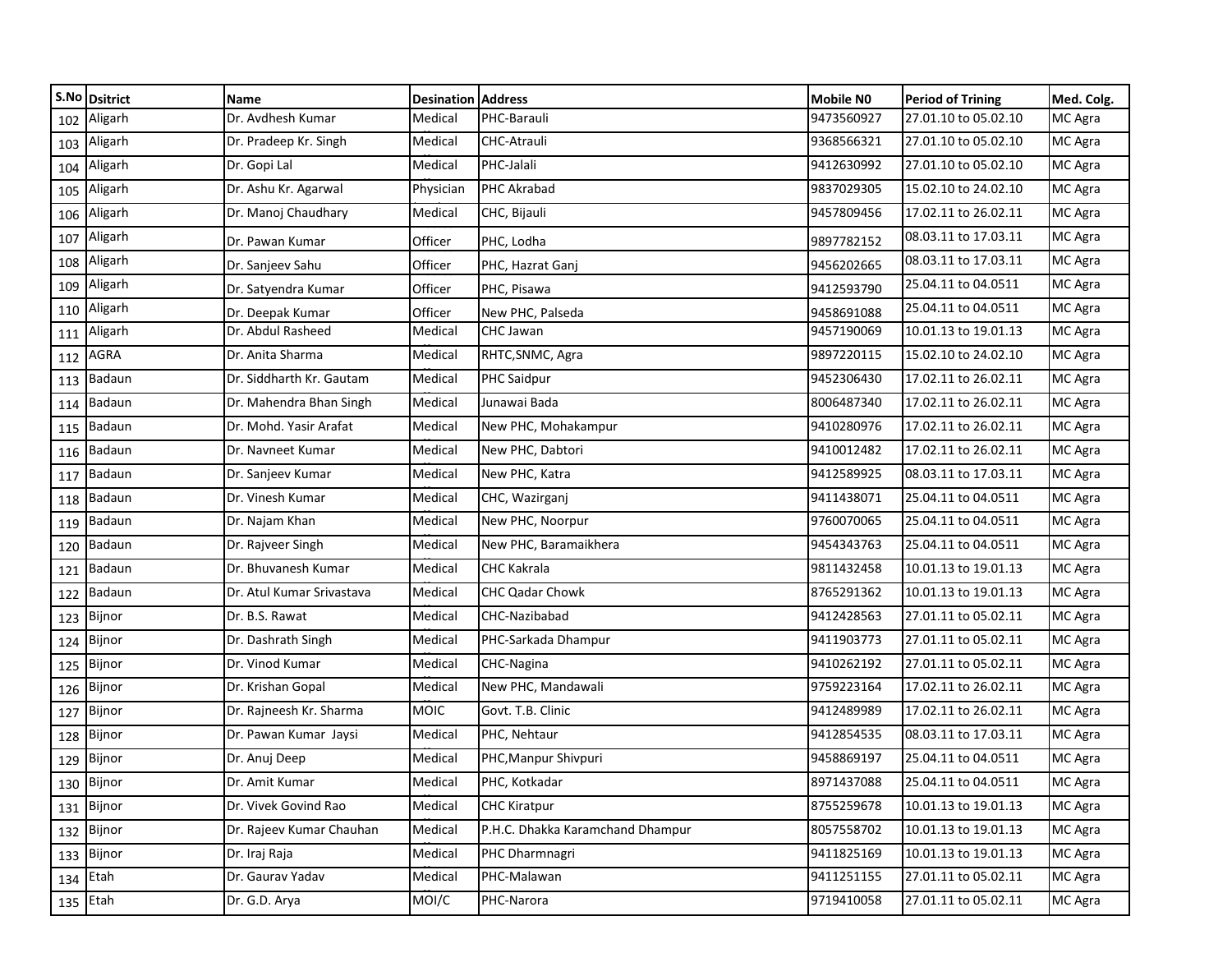|            | S.No Dsitrict | Name                          | <b>Desination</b> | <b>Address</b>                  | <b>Mobile NO</b> | <b>Period of Trining</b> | Med. Colg. |
|------------|---------------|-------------------------------|-------------------|---------------------------------|------------------|--------------------------|------------|
| 136 Etah   |               | Dr. Pravesh Kr. Maheshwari    | Medical           | PHC-Piwari                      | 9927475154       | 27.01.11 to 05.02.11     | MC Agra    |
| $137$ Etah |               | Dr. Rajesh Sharma             | Medical           | PHC, Jaithra                    | 9897411156       | 17.02.11 to 26.02.11     | MC Agra    |
| 138        | Etah          | Dr. Pawan Kumar               | Medical           | PHC, Basundhra                  | 9719068583       | 08.03.11 to 17.03.11     | MC Agra    |
| 139        | Etah          | Dr. Satya Prakash Rathore     | Medical           | CHC, Marhra                     | 9837265860       | 08.03.11 to 17.03.11     | MC Agra    |
| 140        | Etah          | Dr. Ravi Maheshwari           | Medical           | CHC, Jalesar                    | 9837848025       | 25.04.11 to 04.0511      | MC Agra    |
| 141        | Etah          | Dr. Mohd. Ifraq Husain        | Medical           | NPHC Pursari Jaithra Block Etah | 8864969757       | 10.01.13 to 19.01.13     | MC Agra    |
| 142        | Ghaziabad     | Dr. Hemant Kant Nanda         | Medical           | <b>CHC-Murad Nagar</b>          | 9999933584       | 27.01.11 to 05.02.11     | MC Agra    |
| 143        | Ghaziabad     | Dr. Dharmesh Kr. Kansal       | Medical           | CHC-Hapur                       | 9868736888       | 27.01.11 to 05.02.11     | MC Agra    |
| 144        | Ghaziabad     | Dr. Robin Chaudhary           | Medical           | CHC-Dasna                       | 9639300496       | 27.01.11 to 05.02.11     | MC Agra    |
| 145        | Ghaziabad     | Dr. Sajid Khan                | Medical           | CHC-Sapnawat                    | 9634848707       | 27.01.11 to 05.02.11     | MC Agra    |
| 146        | Ghaziabad     | Dr. Chandra Mohan             | Medical           | New PHC Allipur, Hapur          | 98686613350      | 17.02.11 to 26.02.11     | MC Agra    |
| 147        | Ghaziabad     | Dr. Manish Gupta              | Medical           | New PHC Pansoda                 | 9811550465       | 17.02.11 to 26.02.11     | MC Agra    |
| 148        | Ghaziabad     | Dr. Piyush Jain               | Physician         | CHC, Muradnagar                 | 8859074040       | 08.03.11 to 17.03.11     | MC Agra    |
| 149        | Ghaziabad     | Dr. Vikrant Titoria           | Medical           | <b>CHC Modinagar</b>            | 7409631499       | 10.01.13 to 19.01.13     | MC Agra    |
| 150        | Ghaziabad     | Dr. Ajeet Singh               | Medical           | PHC Farukhnagar (Loni)          | 9654276061       | 10.01.13 to 19.01.13     | MC Agra    |
| 151        | Mathura       | Dr. Gopal Baboo               | Medical           | New PHC-Pachawar                | 9219032170       | 27.01.11 to 05.02.11     | MC Agra    |
| 152        | Mathura       | Dr. Yogendra Singh Rana       | Medical           | CHC-Barsana                     | 8057676124       | 27.01.11 to 05.02.11     | MC Agra    |
| 153        | Mathura       | Dr. Vivek Asthana             | Medical           | CHC-Raal                        | 9997425432       | 27.01.11 to 05.02.11     | MC Agra    |
| 154        | Mathura       | Dr. Ram Nath Garg             | Medical           | CHC-Baldeo                      | 9837210664       | 27.01.11 to 05.02.11     | MC Agra    |
| 155        | Mathura       | Dr. Manpal Singh              | Medical           | New PHC, Karahari Mant          | 9415629180       | 17.02.11 to 26.02.11     | MC Agra    |
| 156        | Mathura       | Dr. R.C. Keshav               | Medical           | CHC, Baldev                     | 9412485139       | 17.02.11 to 26.02.11     | MC Agra    |
| 157        | Mathura       | Dr. Upendra Pal Singh Solanki | Medical           | PHC, Koshikhurd Goverdhan       | 9412891739       | 17.02.11 to 26.02.11     | MC Agra    |
| 158        | Mathura       | Dr. Pravin Kumar Bharti       | Officer           | PHC, Sanoii                     | 9450700456       | 08.03.11 to 17.03.11     | MC Agra    |
| 159        | Mathura       | Dr. Pawan Sharma              | Officer           | New PHC, Kishanpur Baldev       | 9411839866       | 08.03.11 to 17.03.11     | MC Agra    |
| 160        | Mathura       | Dr. Vikash Jain               | Officer           | New PHC, Naugoan chauma         | 9415942236       | 08.03.11 to 17.03.11     | MC Agra    |
| 161        | Mathura       | Dr. Shobhawati                | Consultant        | CHC, Baldev                     | 9455687267       | 25.04.11 to 04.0511      | MC Agra    |
| 162        | Mathura       | Dr. Anil Sighal               | Surgeon           | CHC, Farah                      | 9897022274       | 25.04.11 to 04.0511      | MC Agra    |
| 163        | Mathura       | Dr. Munish Singh Paurush      | Medical           | <b>CHC Goverdhan</b>            | 9760840121       | 10.01.13 to 19.01.13     | MC Agra    |
|            | 164 Mathura   | Dr. Jateen Ukrani             | Medical           | PHC Chaumah                     | 9045204930       | 10.01.13 to 19.01.13     | MC Agra    |
|            | 165 Mathura   | Dr. Bhoodev Singh             | Medical           | <b>CHC Mant</b>                 | 9837081946       | 10.01.13 to 19.01.13     | MC Agra    |
|            | 166 MC Agra   | Dr. Rajesh Kr. (2 days)       | Asstt.            | Paediatrics, S.N.M.C., Agra     | 9897114970       | 27.01.11 & 28.01.11      | MC Agra    |
|            | 167 MC Agra   | Dr. S.S.Chaudhary             | Lecturer          | Deptt. of SPM .M.C., Agra       | 9458429778       | 27.01.11 to 05.02.11     | MC Agra    |
| 168        | MC Agra       | Dr. Dipti Agrawal             | Lecturer          | Dept. of PedM.C.Agra            | 9411239093       | 17.02.11 to 26.02.11     | MC Agra    |
|            | 169 MC Agra   | Dr. Neeraj Kumar (2days)      | Asstt.            | Dept. of PedM.C.Agra            | 9410406920       | 17.02.11 & 18.02.11      | MC Agra    |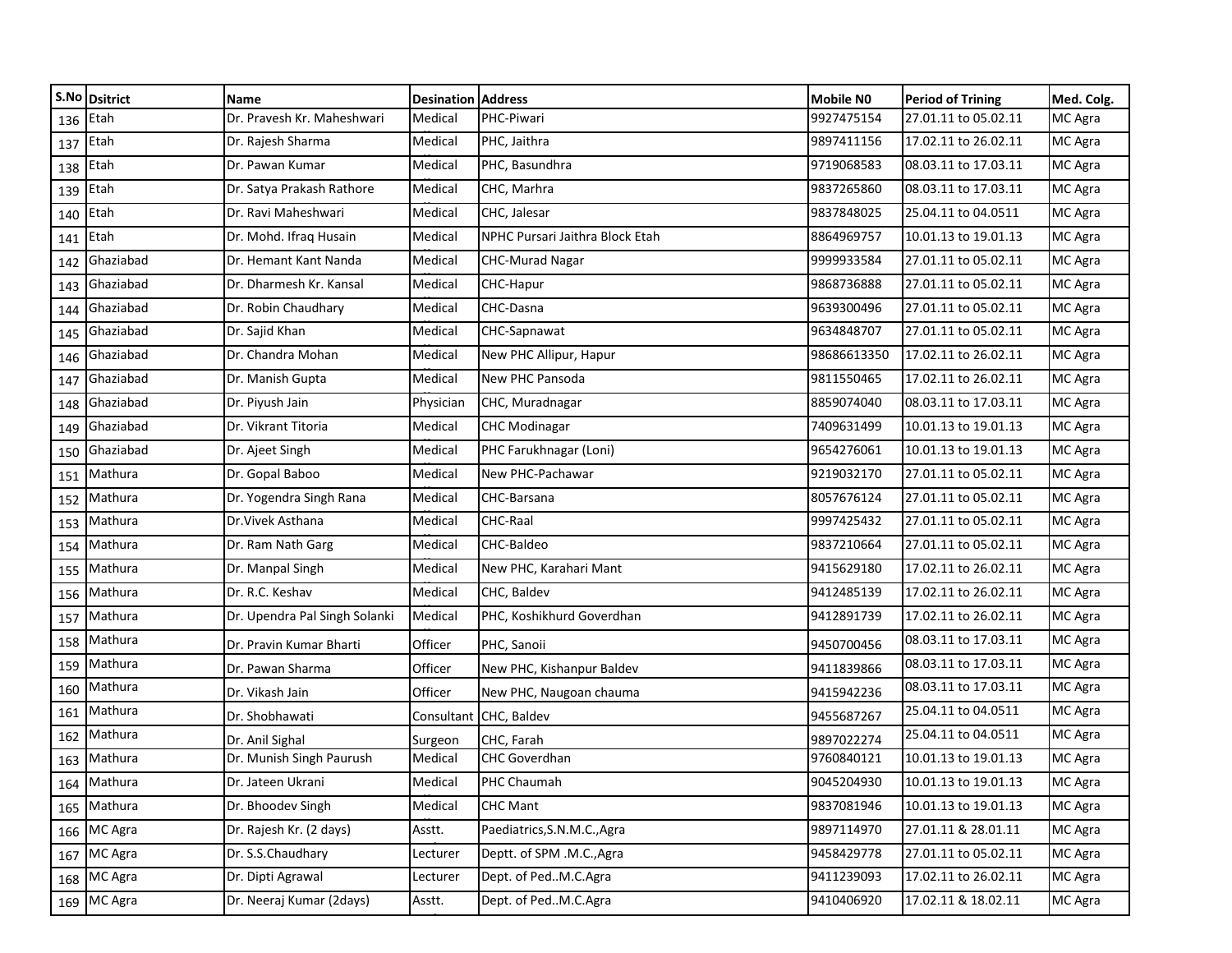|     | S.No Dsitrict | Name                         | <b>Desination</b>  | <b>Address</b>                        | <b>Mobile NO</b> | <b>Period of Trining</b> | Med. Colg. |
|-----|---------------|------------------------------|--------------------|---------------------------------------|------------------|--------------------------|------------|
|     | 170 MC Agra   | Dr. N.C. Prajapati (2 days)  | Professor          | Dept. of PedM.C.Agra                  | 9412014750       | 17.02.11 & 18.02.11      | MC Agra    |
|     | 171 MC Agra   | Dr. Sanjay Chaurasia         | Lecturer           | Dept. of PedM.C.Agra                  | 9935933250       | 08.03.11 to 17.03.11     | MC Agra    |
| 172 | MC Agra       | Dr. Manoj Kumar Singh        | Lecturer           | Deptt. of Paediatrics                 | 7417222780       | 08.03.11 to 17.03.11     | MC Agra    |
| 173 | Agra          | Dr. Manisha M. Nagargoje     | Lecturer           | <b>SPM SNMC</b>                       | 8126422650       | 10.01.13 to 19.01.13     | MC Agra    |
| 174 | Azamgarh      | Dr. Ram Asheesh Yadav        | <b>MO</b>          | CHC Phoolpur, Azamgarh                | 9450826334       | 25.01.2010 to            | MC Alld,,  |
| 175 | Azamgarh      | Dr. Vijai Prakash            | <b>MO II</b>       | PHC Bilariaganj, Azamgarh             | 9450993494       | 25.01.2010 to            | MC Alld,,  |
| 176 | Azamgarh      | Dr. Avinash Jha              | MO                 | PHC Tarwa, Azamgarh                   | 9889917316       | 25.01.2010 to            | MC Alld,,  |
| 177 | Azamgarh      | Dr. Manish Kumar Chaurasia   | <b>MO</b>          | PHC Sathiyaon, Azamgarh               | 9389293873       | 25.01.2010 to            | MC Alld,,  |
| 178 | Azamgarh      | Dr. Tapan Gupta              | MO II              | PHC Ahiraula, Azamgarh                | 9455114194       | 25.01.2010 to            | MC Alld,,  |
| 179 | Azamgarh      | Dr. Kumar Hrishikesh         | MO                 | CHC Lalganj, Azamgarh                 | 9616146842       | 25.01.2010 to            | MC Alld,,  |
| 180 | Azamgarh      | Dr. Ishwar Lal               | <b>MO</b>          | PHC Azamatgarh, Azamgarh              | 9455165112       | 25.01.2010 to            | MC Alld,,  |
| 181 | Azamgarh      | Dr. Vijay Kumar Singh        | <b>MO</b>          | Ad. PHC Padarkunda, Azamgarh          | 9889995811       | 10.02.2010 to            | MC Alld,,  |
| 182 | Azamgarh      | Dr. Manoj Kumar              | <b>MO</b>          | Add PHC Barauna, Azamgarh             | 9451951850       | 10.02.2010 to            | MC Alld,,  |
| 183 | Azamgarh      | Dr. Anand Kumar              | <b>MO</b>          | PHC Martinganj, Azamgarh              | 9918769723       | 10.02.2010 to            | MC Alld,,  |
| 184 | Azamgarh      | Dr. Krishnoday Upadhyay      | <b>MO</b>          | Add. PHC Kandharapur, Azamgarh        | 9451302166       | 10.02.2010 to            | MC Alld,,  |
| 185 | Azamgarh      | Dr. Dharendra Bir Singh      | M.O.               | Add PHC Nizamabad, Azamgarh           | 945003624        | 20.03.2010 to            | MC Alld,,  |
| 186 | Azamgarh      | Dr. Sanjay Kumar             | M.O.               | Add PHC Mangrawan, Azamgarh           | 9208349002       | 20.03.2010 to            | MC Alld,,  |
| 187 | Azamgarh      | Dr. Sunil Verma              | M.O.I/C            | CHC Koilsa, Azamgarh                  | 9839704574       | 20.03.2010 to            | MC Alld,,  |
| 188 | Azamgarh      | Dr. Mukund Lal               | M.O.               | PHC Pandha, Azamgarh                  | 9450181660       | 20.03.2010 to            | MC Alld,,  |
| 189 | Azamgarh      | Dr. Vineet Kumar Tripathi    | M.O.               | CHC Jeeyanpur, Azamgarh               | 9616579558       | 07.03.2011 to            | MC Alld,,  |
|     | 190 Azamgarh  | Dr. Sarvesh Raj              | M.O.               | APHC Bewhera, Azamgarh                | 9450378312       | 07.03.2011 to            | MC Alld,,  |
| 191 | Azamgarh      | Dr. Shiv Chandra Patel       | M.O.               | CHC Meh Nagar, Azamgarh               | 9415278922       | 07.03.2011 to            | MC Alld,,  |
|     | 192 Mirzapur  | Dr. Nikunj Kumar Verma       | MO <sub>I</sub> /C | New PHC Adalhat, Mirzapur             | 9415820479       | 25.01.2010 to            | MC Alld,,  |
|     | 193 Mirzapur  | Dr. Mahboobur Rahman         | MO <sub>I</sub> /C | New PHC Bhaipur, Jamalpur, Mirzapur   | 9235190667       | 25.01.2010 to            | MC Alld,,  |
| 194 | Mirzapur      | Dr. Kaushal Kumar Pandey     | <b>MO</b>          | CHC Lalganj, Mirzapur                 | 9454068109       | 25.01.2010 to            | MC Alld,,  |
| 195 | Mirzapur      | Dr. Vinod Kumar Tiwary       | MO <sub>I</sub> /C | New PHC Narainpur, Mirzapur           | 9956105332       | 25.01.2010 to            | MC Alld,,  |
| 196 | Mirzapur      | Dr. Ashutosh Kumar Pandey    | MO <sub>I</sub> /C | Add. PHC Vijaipur, Mirzapur           | 9936950551       | 25.01.2010 to            | MC Alld,,  |
| 197 | Mirzapur      | Dr. M.L. Balmiki             | <b>MO</b>          | CHC Chunar, Mirzapur                  | 9794255734       | 25.01.2010 to            | MC Alld,,  |
|     | 198 Mirzapur  | Dr. P.L. Gupta               | MO                 | New PHC Naroia, Mirzapur              | 9453461571       | 10.02.2010 to            | MC Alld,,  |
|     | 199 Mirzapur  | Dr. Prabhat Kumar Srivastava | <b>ACMO</b>        | Mirzapur                              | 9415639037       | 10.02.2010 to            | MC Alld,,  |
| 200 | Mirzapur      | Dr. Dharmendra Kumar Singh   | MO                 | New PHC Lalganj (Lahangpur), Mirzapur | 9452716066       | 10.02.2010 to            | MC Alld,,  |
| 201 | Mirzapur      | Dr. Upendra Nath Singh       | MO                 | CHC Marihan, Mirzapur                 | 9415610785       | 10.02.2010 to            | MC Alld,,  |
|     | 202 Mirzapur  | Dr. Alok Kumar Singh         | MO II              | PHC Jamalpur, Mirzapur                | 9452072280       | 10.02.2010 to            | MC Alld,,  |
|     | 203 Mirzapur  | Dr. Mukesh Kumar Prasad      | M.O.I/C            | New PHC Bihasada, Mirzapur            | 9936881983       | 20.03.2010 to            | MC Alld,,  |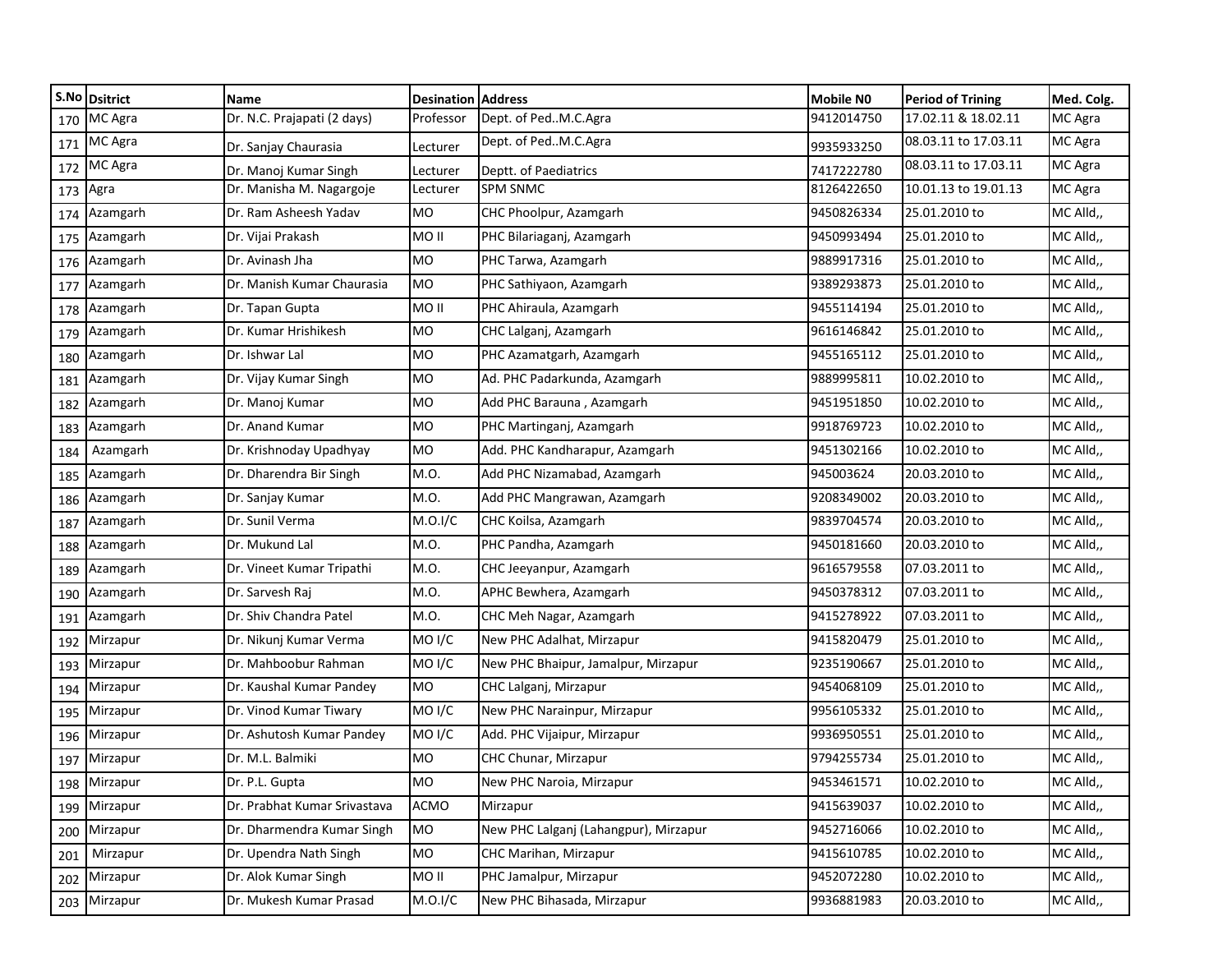|     | S.No Dsitrict  | Name                           | <b>Desination Address</b> |                                        | <b>Mobile NO</b> | <b>Period of Trining</b> | Med. Colg. |
|-----|----------------|--------------------------------|---------------------------|----------------------------------------|------------------|--------------------------|------------|
| 204 | Mirzapur       | Dr. Arun Kumar                 | M.O.                      | New PHC Jamua, Mirzapur                | 9415536558       | 20.03.2010 to            | MC Alld,,  |
| 205 | Mirzapur       | Dr. Chandra Kumar              | M.O.                      | CHC Marihan, Mirzapur                  | 9452063658       | 20.03.2010 to            | MC Alld,,  |
| 206 | Mirzapur       | Dr. N.N. Gupta                 | M.O.                      | CHC Rajgarh, Mirzapur                  | 9415819298       | 20.03.2010 to            | MC Alld,,  |
| 207 | Mirzapur       | Dr. Chandra Prakash Srivastava | M.O.                      | CHC Vindhyachal, Mirzapur              | 9451947172       | 11.01.2011 to            | MC Alld,,  |
| 208 | Mirzapur       | Dr. Abhishek Kumar             | M.O. I.C.                 | New PHC Dramandganj, Hallia, Mirzapur  | 9935866154       | 11.01.2011 to            | MC Alld,,  |
| 209 | Mirzapur       | Dr. Rahul Kumar Tiwari         | M.O.                      | NPHC. Adalpur, Khaira, Mirzapur        | 7607654325       | 21.02.2011 to            | MC Alld,,  |
| 210 | Mirzapur       | Dr. Suman Kumar                | M.O.I.C.                  | NPHC. Bagaura, Rajgarh, Mirzapur       | 9451571534       | 21.02.2011 to            | MC Alld,,  |
| 211 | Mirzapur       | Dr. Sanjay Singh               | M.O.                      | PHC Dubar, Lalganj, Mirzapur           | 9450335747       | 07.03.2011 to            | MC Alld,,  |
| 212 | Mirzapur       | Dr. Rahul Kapoor               | M.O.                      | PHC Padari, Mirzapur                   | 9956275776       | 07.03.2011 to            | MC Alld,,  |
| 213 | Mirzapur       | Dr. Abhay Singh                | M.O. II                   | PHC Chilh, Mirzapur                    | 9616635475       | 07.03.2011 to            | MC Alld,,  |
| 214 | Mirzapur       | Dr. Pavan Kumar                | M.O.I.C.                  | PHC Vijaypur Mirzapur                  | 7376888143       | 07.03.2011 to            | MC Alld,,  |
| 215 | Mirzapur       | Dr. Sunil Kumar Singh          | M.O.                      | CHC Ahraura, Mirzapur                  | 9451333444       | 04.12.2012 to            | MC Alld,,  |
| 216 | Mirzapur       | Dr. Chandrabali Patel          | M.O.                      | NPHC Mangaraha, Mirzapur               | 9450333675       | 04-13 March 2013         | MC, Alld,, |
| 217 | Mirzapur       | Dr. Avinash Sharma             | M.O.                      | NPHC Bihashara, Mirzapur               | 9936792329       | 04-13 March 2013         | MC, Alld,, |
| 218 | Pratapgarh     | Dr. Bharat Bhushan Shukla      | MO <sub>I</sub> /C        | PHC Purabgaon, Pratapgarh              | 9648681656       | 25.01.2010 to            | MC Alld,,  |
| 219 | Pratapgarh     | Dr. Maneesh Kumar              | MO <sub>I</sub> /C        | New PHC Dhanbasa, Pratapgarh           | 9648563270       | 25.01.2010 to            | MC Alld,,  |
| 220 | Pratapgarh     | Dr. Sharad Gupta               | MO <sub>I</sub> /C        | PHC Manikpur, Pratapgarh               | 9452690280       | 25.01.2010 to            | MC Alld,,  |
| 221 | Pratapgarh     | Dr. Sanjay Kumar Gupta         | MO <sub>I</sub> /C        | Add. PHC Jagesharganj, Pratapgarh      | 9628589000       | 25.01.2010 to            | MC Alld,,  |
| 222 | Pratapgarh     | Dr. Harishchandra Srivastava   | MO <sub>I</sub> /C        | Add. PHC Mubarakpur, Pratapgarh        | 2461461          | 25.01.2010 to            | MC Alld,,  |
| 223 | Pratapgarh     | Dr. Sultan Ahmad               | MO <sub>I</sub> /C        | Add. PHC Katra Gulab Singh, Pratapgarh | 9415071860       | 25.01.2010 to            | MC Alld,,  |
| 224 | Pratapgarh     | Dr. Deepak Kumar Singh         | <b>MO</b>                 | Ad. PHC Diduhui, Pratapgarh            | 9452490788       | 10.02.2010 to            | MC Alld,,  |
| 225 | Pratapgarh     | Dr. R.C. Yadav                 | <b>MO</b>                 | PHC Narayanpur, Pratapgarh             | 9838793343       | 10.02.2010 to            | MC Alld,,  |
| 226 | Pratapgarh     | Dr. VK Bharti                  | <b>MO</b>                 | PHC Muzahi Bazar, Pratapgarh           | 9415352441       | 10.02.2010 to            | MC Alld,,  |
| 227 | Pratapgarh     | Dr. Jayant Singh               | MO                        | CHC Sandawa Chandika, Pratapgarh       | 9451542900       | 10.02.2010 to            | MC Alld,,  |
| 228 | Pratapgarh     | Dr. Hasan Sagheer              | MO                        | PHC Sipah, Pratapgarh                  | 9452496076       | 10.02.2010 to            | MC Alld,,  |
| 229 | Pratapgarh     | Dr. Vivek Kumar Yadav          | MO II                     | PHC Kusuwapur, Pratapgarh              | 9455484730       | 10.02.2010 to            | MC Alld,,  |
| 230 | Pratapgarh     | Dr. Rajeev Kumar Tripathi      | M.O.                      | PHC Babaganj, Pratapgarh               | 8004268467       | 20.03.2010 to            | MC Alld,,  |
| 231 | Pratapgarh     | Dr. Sudhir Shrivastava         | M.O.                      | New PHC Prithviganj, Pratapgarh        | 9838933176       | 20.03.2010 to            | MC Alld,,  |
|     | 232 Pratapgarh | Dr. Manoj Kumar Singh          | M.O.                      | CHC Sangramgarh, Pratapgarh            | 9455033307       | 20.03.2010 to            | MC Alld,   |
|     | 233 Pratapgarh | Dr. PK Maurya                  | M.O.                      | CHC Baghrai, Pratapgarh                | 9838140967       | 20.03.2010 to            | MC Alld,,  |
| 234 | Pratapgarh     | Dr. Satya Prakash Vimal        | M.O.                      | CHC Patti, Pratapgarh                  | 9616681749       | 20.03.2010 to            | MC Alld,,  |
|     | 235 Pratapgarh | Dr. Santosh Kumar Maurya       | M.O.                      | APHC, Haripur Varadaita, Pratapgarh    | 9532591447       | 20.03.2010 to            | MC Alld,,  |
|     | 236 Pratapgarh | Dr. Anil Kumar Gupta           | M.O.                      | CHC Raniganj, Pratapgarh               | 9905170448       | 11.01.2011 to            | MC Alld,,  |
|     | 237 Pratapgarh | Dr. Abhilasha Singh            | M.O.                      | CHC Raniganj, Pratapgarh               | 9452858100       | 11.01.2011 to            | MC Alld,,  |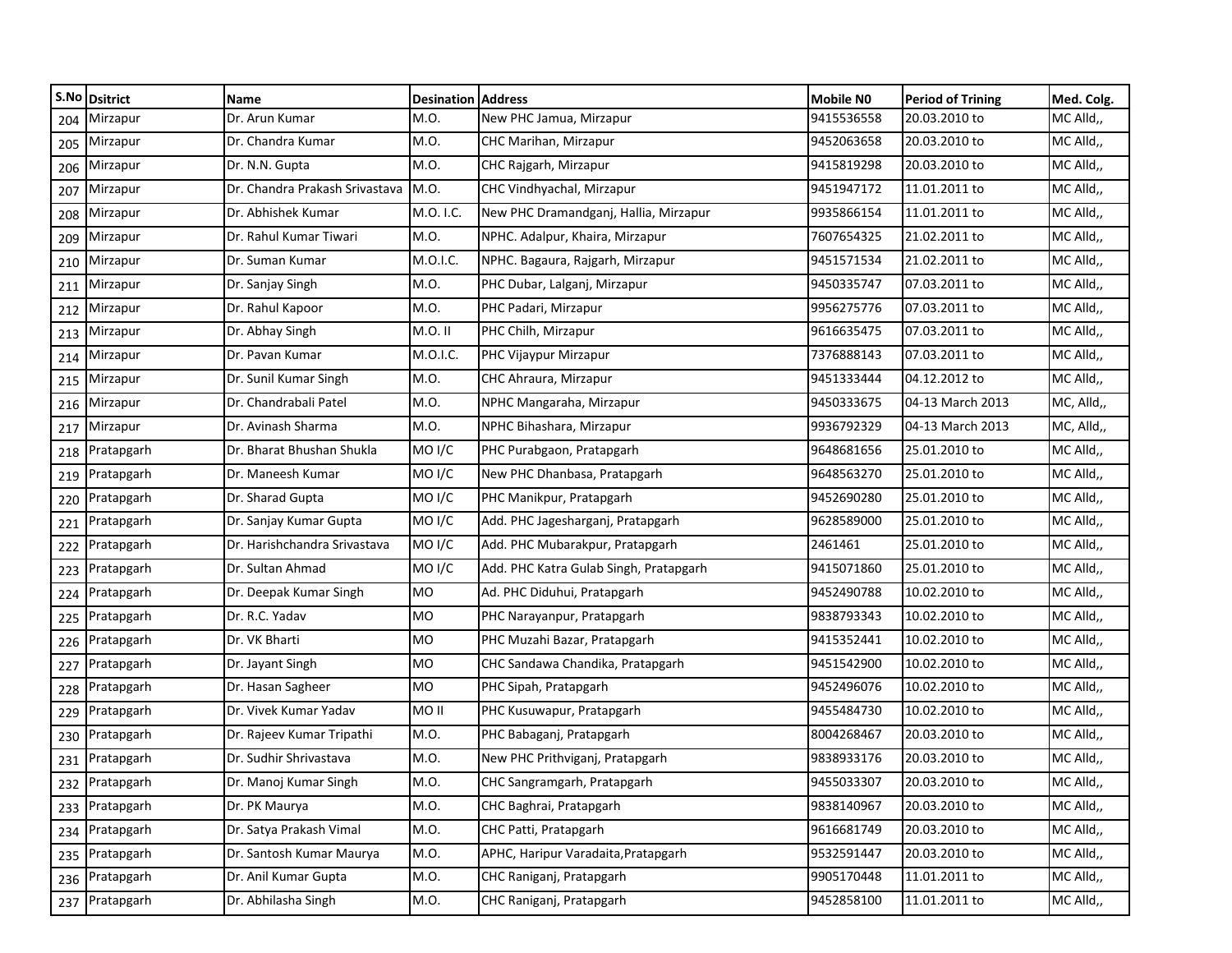|     | S.No Dsitrict | Name                      | <b>Desination Address</b> |                                       | <b>Mobile NO</b> | <b>Period of Trining</b> | Med. Colg. |
|-----|---------------|---------------------------|---------------------------|---------------------------------------|------------------|--------------------------|------------|
| 238 | Pratapgarh    | Dr. Upendra Kumar         | M.O.                      | PHC Manapur, Pratapgarh               | 9889101353       | 11.01.2011 to            | MC Alld,,  |
| 239 | Pratapgarh    | Dr. Ratish Kumar Mishra   | M.O.I.C.                  | Add. PHC Kilhanapur Kunda, Pratapgarh | 9795354666       | 11.01.2011 to            | MC Alld,,  |
| 240 | Pratapgarh    | Dr. Sunil Kumar Yadav     | M.O.                      | CHC Belkharnath, Pratapgarh           | 8400048188       | 21.02.2011 to            | MC Alld,,  |
| 241 | Pratapgarh    | Dr. Mohd. Haroon          | M.O.I.C.                  | PHC Patna, Pratapgarh                 | 8948816349       | 21.02.2011 to            | MC Alld,,  |
| 242 | Pratapgarh    | Dr. Om Prakash            | M.O.I.C.                  | APHC Durga Ganj, Pratapgarh           | 8400599344       | 21.02.2011 to            | MC Alld,,  |
| 243 | Pratapgarh    | Dr. Vivek Kumar Pandey    | M.O.I.C.                  | CHC Dharupur, Pratapgarh              | 9696339919       | 21.02.2011 to            | MC Alld,,  |
| 244 | Pratapgarh    | Dr. R.K. Kanaujia         | Sup                       | CHC Manapur, Pratapgarh               | 9450090474       | 07.03.2011 to            | MC Alld,,  |
| 245 | Pratapgarh    | Dr. BS Dwivedi            | Physician                 | CHC Kunda, Pratapgarh                 | 9451058028       | 07.03.2011 to            | MC Alld,,  |
| 246 | Pratapgarh    | Dr. Kiran Kala            | Sr. Con                   | DWH, Pratapgarh                       | 9415637195       | 07.03.2011 to            | MC Alld,,  |
| 247 | Pratapgarh    | Dr. Manoj Kumar Kanaujiya | M.O.                      | CHC Kunda, Pratapgarh                 | 9956178611       | 07.03.2011 to            | MC Alld,,  |
| 248 | Pratapgarh    | Dr. Faisal Alam           | M.O.                      | CHC Parvatpur, Pratapgarh             | 9005689514       | 04.12.2012 to            | MC Alld,,  |
| 249 | Pratapgar     | Dr. Ramesh Yadav          | M.O.                      | CHC Sangipur, Pratapgarh              | 9794235682       | 04-13 March 2013         | MC, Alld,, |
| 250 | Pratapgarh    | Dr. Ashish Dubey          | M.O.                      | APHC Dhanwasa, Pratapgarh             | 8005086694       | 04-13 March 2013         | MC, Alld,, |
| 251 | Pratapgarh    | Dr. Naushad Husain        | M.O.                      | PHC Mandhata, Pratapgarh              | 9451528270       | 04-13 March 2013         | MC, Alld,, |
| 252 | Varanasi      | Dr. Ashok Kumar           | MO                        | CHC Pindro, Varanasi                  | 9415287481       | 10.02.2010 to            | MC Alld,,  |
| 253 | Varanasi      | Dr. Surendra Kumar Shahi  | <b>MO</b>                 | CHC Cholapur, Varanasi                | 542500506        | 10.02.2010 to            | MC Alld,,  |
| 254 | Varanasi      | Dr. Pankaj Kumar Singh    | <b>MO</b>                 | CHC Cholapur, Varanasi                | 9450958313       | 10.02.2010 to            | MC Alld,,  |
| 255 | Varanasi      | Dr. Ashok Kumar Maurya    | <b>MO</b>                 | Upgraded Govt. Hospital Varanasi      | 9415209595       | 10.02.2010 to            | MC Alld,,  |
| 256 | Varanasi      | Dr. Gyan Prakash          | Ad. CMO                   | Ad. CMO, UIP Varanasi                 | 9918901462       | 10.02.2010 to            | MC Alld,,  |
| 257 | Varanasi      | Dr. Jang Bahadur          | Dy CMO                    | Dy CMO, CMO Office, Varanasi          | 9918901467       | 10.02.2010 to            | MC Alld,,  |
| 258 | Varanasi      | Dr. Rahul Singh           | M.O.                      | PHC Harahua, Varanasi                 | 9455825016       | 20.03.2010 to            | MC Alld,,  |
| 259 | Varanasi      | Dr. Hans Raj              | M.O.                      | CHC Hathi Bazar, Varanasi             | 9473662484       | 20.03.2010 to            | MC Alld,,  |
| 260 | Varanasi      | Dr. Arvind Kumar Singh    | M.O.I.C.                  | Add PHC Viraonkot, Varanasi           | 9305875222       | 20.03.2010 to            | MC Alld,,  |
| 261 | Varanasi      | Dr. Harish Chandra Maurya | M.O.                      | PHC Pindra, Varanasi                  | 9548312147       | 20.03.2010 to            | MC Alld,,  |
| 262 | Varanasi      | Dr. Dharm Dev Dubey       | M.O.                      | PHC Sewapuri, Varanasi                | 9307899014       | 20.03.2010 to            | MC Alld,,  |
| 263 | Varanasi      | Dr. Sher Muhammad         | $M.O. - II$               | PHC Baragaon, Varanasi                | 9918878699       | 20.03.2010 to            | MC Alld,,  |
| 264 | Varanasi      | Dr. Ajay Kumar            | M.O.                      | APHC, Mahgawn, Aragilin, Varanasi     | 9452556867       | 20.03.2010 to            | MC Alld,,  |
| 265 | Varanasi      | Dr. Din Mohammad          | $M.O.$ -II                | CHC Cholapur, Varanasi                | 9721822465       | 20.03.2010 to            | MC Alld,,  |
|     | 266 Varanasi  | Dr. V.K. Mishra           | M.O.I.C.                  | NPHC. Deochandpur, Varanasi           | 9839222355       | 21.02.2011 to            | MC Alld,,  |
| 267 | Varanasi      | Dr. Ratish Bhuvan Pathak  | M.O.I.C.                  | NPHC. Barahi Navada, Varanasi         | 8004589371       | 21.02.2011 to            | MC Alld,,  |
| 268 | Varanasi      | Dr. Manoj Kumar Gautam    | M.O.                      | CHC. Arajilines, Varanasi             | 8004231956       | 21.02.2011 to            | MC Alld,,  |
| 269 | Varanasi      | Dr. MK Sharma             | M.O.                      | CHC. Arajilines, Varanasi             | 9793954932       | 21.02.2011 to            | MC Alld,,  |
| 270 | Varanasi      | Dr. Naveen Singh          | M.O.                      | CHC Hathi Bazar, Varanasi             | 9415376834       | 07.03.2011 to            | MC Alld,,  |
|     | 271 Varanasi  | Dr. Ambuj Kumar Gupta     | M.O.                      | CHC Hathi Bazar, Varanasi             | 9412573337       | 07.03.2011 to            | MC Alld,,  |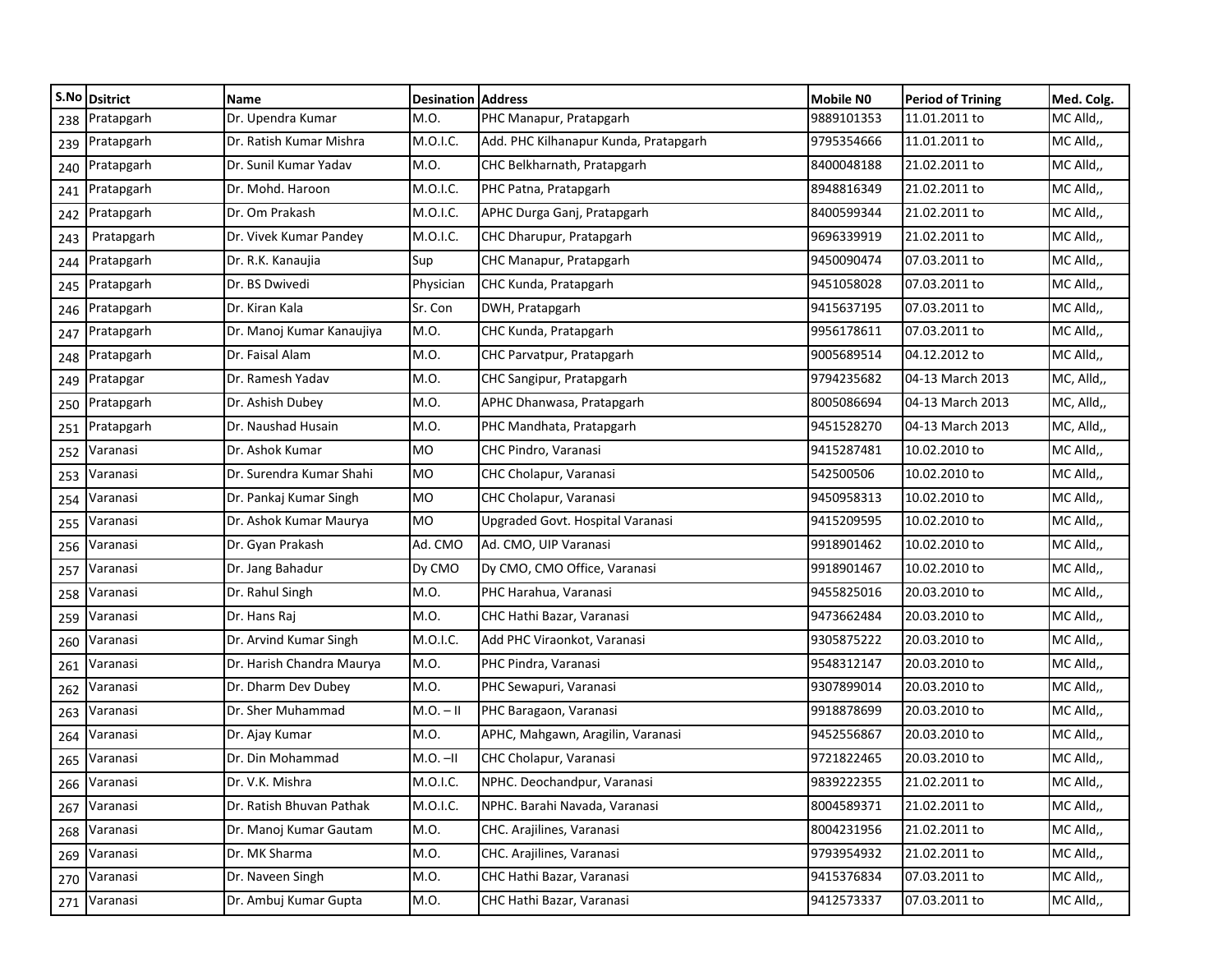|     | S.No Dsitrict        | Name                      | <b>Desination Address</b> |                                               | <b>Mobile NO</b> | <b>Period of Trining</b> | Med. Colg. |
|-----|----------------------|---------------------------|---------------------------|-----------------------------------------------|------------------|--------------------------|------------|
| 272 | Varanasi             | Dr. Hemant Kumar Singh    | <b>MOIC</b>               | NPHC Jagardevpur, Araziline, Varanasi         | 9410891534       | 07.03.2011 to            | MC Alld,,  |
| 273 | Varanasi             | Dr. Nabi Sarwar           | M.O.I.C.                  | APHC.Payagpur, Araziline, Varanasi            | 9415854665       | 07.03.2011 to            | MC Alld,,  |
| 274 | Varanasi             | Dr. Deo Dutta Singh       | M.O.                      | APHC Kashipur, Pindra, Varanasi               | 9451844879       | 04-13 March 2013         | MC, Alld,, |
| 275 | Varanasi             | Dr. Rahul Singh           | M.O.                      | APHC Domaila, Bhagwanpur, Varanasi            | 9889949708       | 04-13 March 2013         | MC, Alld,, |
| 276 | Varanasi             | Dr. Ram Bali Singh        | M.O.                      | PHC Gangapur, Varanasi                        | 9451667476       | 04-13 March 2013         | MC, Alld,, |
| 277 | MC, Allahabad        | Dr. Ruchi Rai             | A                         | Dept. Ped. MLN MCAlld,                        | 9415254457       | 25.01.2010 to            | MC Alld,,  |
| 278 | MC, Allahabad        | Dr. MA Hassan             | A                         | Dept.SPM MC, Allahabad                        | 9415816929       | 25.01.2010 to            | MC Alld,,  |
| 279 | MC, Allahabad        | Dr. shama Shaikh          | Lecturer                  | Dept.SPM MC, Allahabad                        | 9628538760       | 25.01.2010 to            | MC Alld,,  |
| 280 | M.C Allahabad        | Dr. Anubha Shrivastava    | <b>SR</b>                 | SN Children Hospital, Allahabad               | 9236804326       | 10.02.2010 to            | MC Alld,,  |
| 281 | <b>M.C Allahabad</b> | Dr. Mohan Jha             | JR-I                      | SN Children Hospital, Allahabad               | 9450438204       | 10.02.2010 to            | MC Alld,,  |
| 282 | M.C Allahabad        | Dr. Ravi Kant Nirankari   | JR-I (Ped.)               | SNCH, Allahabad                               | 9235701381       | 20.03.2010 to            | MC Alld,,  |
| 283 | <b>M.C Allahabad</b> | Dr. Anchala Singh         | JR-I (Ped.)               | SNCH, Allahabad                               | 9616514681       | 20.03.2010 to            | MC Alld,,  |
| 284 | <b>MC Allahabad</b>  | Dr. Saurabh Mishra        | JR-II                     | Dept. of SPM, MC Allahabad                    | 8005088806       | 11.01.2011 to            | MC Alld,,  |
| 285 | <b>MC Allahabad</b>  | Dr. Manisha Maurya        | Lecturer                  | Deptt. of Ped, SN Children Hospital Allahabad | 9335982127       | 11.01.2011 to            | MC Alld,,  |
| 286 | <b>MC Allahabad</b>  | Dr. Rajnish Kumar         | JR-I                      | Deptt. of Ped, SN Children Hospital Allahabad | 9598473120       | 11.01.2011 to            | MC Alld,,  |
| 287 | <b>M.C Allahabad</b> | Dr. Gitika Pant           | JR-II Ped.                | Dept. of Ped. SN Ch Hospi Alld,,              | 9889943844       | 21.02.2011 to            | MC Alld,,  |
| 288 | M.C Allahabad        | Dr. Ambuj Tripathi        | JR-I Ped.                 | Dept. of Ped. SN Ch Hospi Alld,,              | 9839668683       | 21.02.2011 to            | MC Alld,,  |
| 289 | M.C Allahabad        | Dr. Richa Singh           | JR-I                      | Dept. of SPM MC Allahabad                     | 9412935987       | 21.02.2011 to            | MC Alld,,  |
| 290 | M.C Allahabad        | Dr. Harish Chandra Tiwari | JR-II                     | Dept. (SPM), MLN MC Alld,,                    | 9452929750       | 07.03.2011 to            | MC Alld,,  |
| 291 | M.C Allahabad        | Dr. Ashok Kumar Singh     | JR-II                     | Dept. Ped. SN CH Alld,,                       | 9696765999       | 04.12.2012 to            | MC Alld,,  |
| 292 | M.C Allahabad        | Dr. Amit Shukla           | JR-I                      | Dept. Ped. SN CH Alld                         | 7376814209       | 04.12.2012 to            | MC Alld,,  |
| 293 | <b>M.C Allahabad</b> | Dr. Neha Tyagi            | JR-III                    | Dept. (SPM), MLN MC, Alld,,                   | 9455999489       | 04.12.2012 to            | MC Alld,,  |
| 294 | M.C. Allahabad       | Dr. Ruchika Bhatnagar     | JR-II                     | Dept. of Ped. MC Allahabad                    | 9411453326       | 04-13 March 2013         | MC, Alld,, |
| 295 | M.C. Allahabad       | Dr. Pawan Kumar Gupta     | JR-I                      | Dept. of Ped. MC Allahabad                    | 9473895733       | 04-13 March 2013         | MC, Alld,, |
| 296 | M.C. Allahabad       | Dr. Mili Mishra           | JR-II                     | Dept. SPM M.C. Allahabad                      | 9452528527       | 04-13 March 2013         | MC, Alld,, |
| 297 | Allahabad            | Dr. Mukul Pandey          | M.O.                      | PHC Lohandi, Mirzapur Allahabad               | 9451844021       | 20.03.2010 to            | MC Alld,,  |
| 298 | Allahabad            | Dr. Uday Prakash Singh    | M.O.                      | PHC Saidabad, Allahabad                       | 9838653621       | 11.01.2011 to            | MC Alld,,  |
| 299 | Allahabad            | Dr. Ajay Yadav            | M.O.                      | CHC Soraon, Allahabad                         | 9936438242       | 11.01.2011 to            | MC Alld,,  |
|     | 300 Allahabad        | Dr. Rashmi Rastogi        | M.O.                      | CHC Chaka, Allahabad                          | 9452934435       | 11.01.2011 to            | MC Alld,,  |
| 301 | Allahabad            | Dr. Avinash Yadav         | M.O.II                    | PHC Dhanupur, Allahabad                       | 9695452821       | 11.01.2011 to            | MC Alld,,  |
| 302 | Allahabad            | Dr. Atul Kumar Srivastava | M.O.I.C.                  | NPHC. Lalgopalganj, Allahabad                 | 9450774852       | 21.02.2011 to            | MC Alld,,  |
|     | 303 Allahabad        | Dr. Ashish Dubey          | M.O.I.C.                  | NPHC. Tela, Handia, Allahabad                 | 9889361551       | 21.02.2011 to            | MC Alld,,  |
| 304 | Allahabad            | Dr. Lakshmi Devi          | M.O.                      | PHC. Jari, Allahabad                          | 7398377418       | 21.02.2011 to            | MC Alld,,  |
|     | 305 Allahabad        | Dr. Imtiyaz Ahmad         | M.O.I.C.                  | NPHC. Lakshagrah, Handiya, Alld,,             | 9889442768       | 21.02.2011 to            | MC Alld,,  |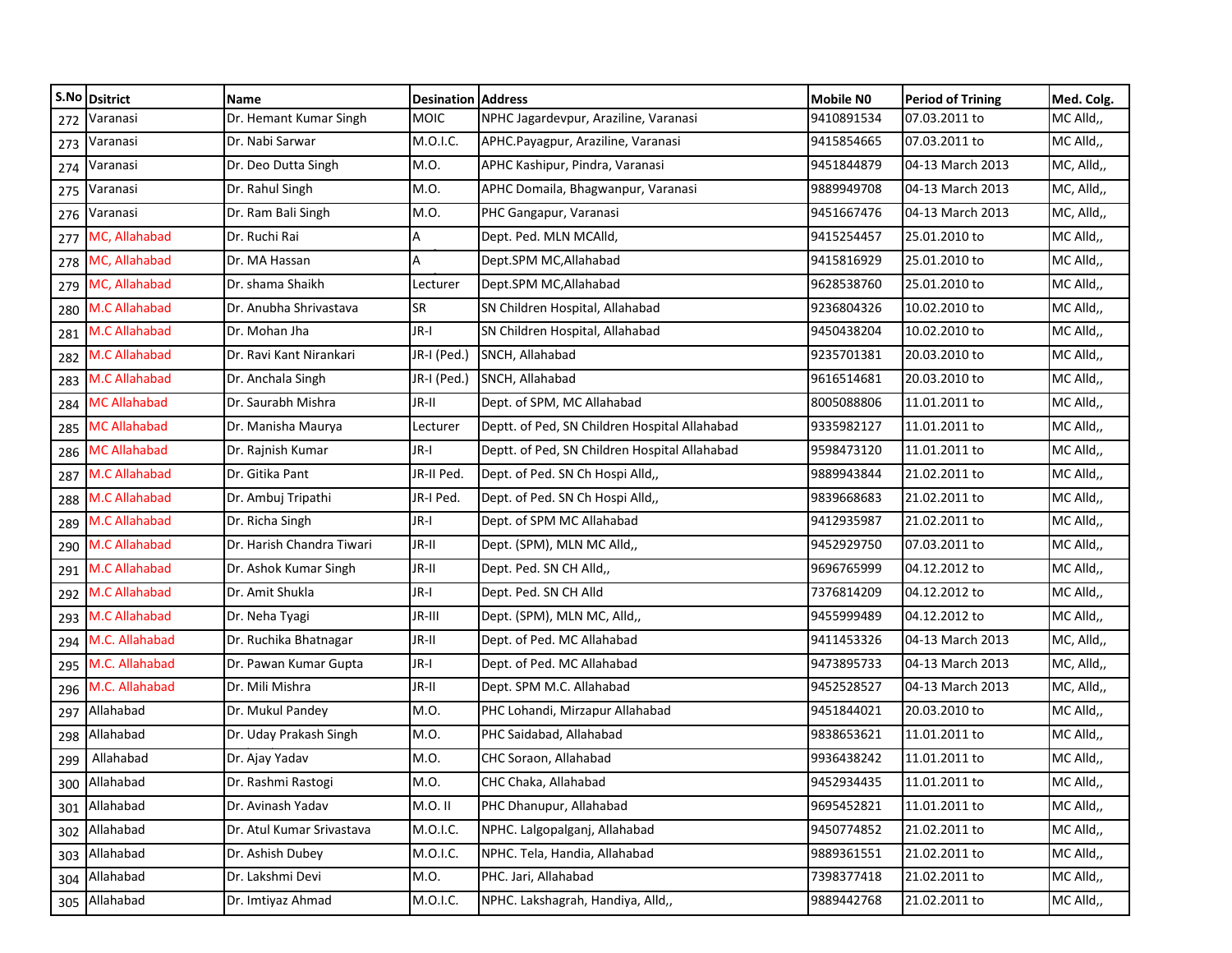|     | S.No Dsitrict      | Name                      | <b>Desination Address</b> |                                      | <b>Mobile NO</b> | <b>Period of Trining</b> | Med. Colg. |
|-----|--------------------|---------------------------|---------------------------|--------------------------------------|------------------|--------------------------|------------|
| 306 | Allahabad          | Dr. Mohd. Rafiq Ansari    | M.O.I.C.                  | NPHC. Bigahiya, Allahabad            | 9452086394       | 21.02.2011 to            | MC Alld,,  |
| 307 | Allahabad          | Dr. Harshit Dwivedi       | M.O.                      | CHC. Kaundhiyara, Allahabad          | 9336231814       | 21.02.2011 to            | MC Alld,,  |
| 308 | Allahabad          | Dr. Y.K. Dubey            | Sr.Cons                   | MLN District Hospital, Allahabad     | 9415570483       | 21.02.2011 to            | MC Alld,,  |
| 309 | Allahabad          | Dr. G.P. Singh            | Ped.                      | Duffrin Hospital, Allahabad          | 9838837194       | 21.02.2011 to            | MC Alld,,  |
| 310 | Allahabad          | Dr. Sushil Kumar Shukla   | M.O.                      | School Dispensary, Allahabad         | 9450592213       | 07.03.2011 to            | MC Alld,,  |
| 311 | Allahabad          | Dr. Raj Rachna Singh      | M.O.                      | CHC Chaka, Allahabad                 | 9455476361       | 07.03.2011 to            | MC Alld,,  |
| 312 | Allahabad          | Dr. Vivek Singhal         | M.O.                      | CHC Karchhana, Allahabad             | 9795778315       | 04.12.2012 to            | MC Alld,,  |
| 313 | Allahabad          | Dr. Abhidha Shrivastava   | M.O.                      | CHC Kaurihar, Allahabad              | 9026826655       | 04.12.2012 to            | MC Alld,,  |
| 314 | Allahabad          | Dr. Amar Singh Chandrawal | M.O.                      | CHC Jasra, Allahabad                 | 8808145662       | 04.12.2012 to            | MC Alld,,  |
| 315 | SR Nagar (Bhadohi) | Dr. MS Yadav              | M.O.                      | CHC Suriyava, SR Nagar (Bhadohi)     | 9335108532       | 11.01.2011 to            | MC Alld,,  |
| 316 | SR Nagar (Bhadohi) | Dr. Ramesh Kumar Bharati  | M.O.                      | CHC Aurai, SR Nagar (Bhadohi)        | 9451371374       | 11.01.2011 to            | MC Alld,,  |
| 317 | SR Nagar (Bhadohi  | Dr. Vinay Kumar Mishra    | M.O. I.C.                 | Mahzuda, Suriavan, SR Nagar (Bhadohi | 9415634902       | 11.01.2011 to            | MC Alld,,  |
| 318 | SR Nagar (Bhadohi) | Dr. Girish Chandra Rawat  | M.O. I.C.                 | New PHC Katra, SR Nagar (Bhadohi)    | 9956593002       | 11.01.2011 to            | MC Alld,,  |
| 319 | SR Nagar (Bhadohi) | Dr. Rajive Kumar Sinha    | Con.                      | CHC Gopiganj, SR Nagar (Bhadohi)     | 9415361186       | 07.03.2011 to            | MC Alld,,  |
| 320 | SR Nagar (Bhadohi) | Dr. Rakesh Kumar Maurya   | Con.                      | NPHC Chaktodar, SRNagar (Bhadohi)    | 9415310490       | 07.03.2011 to            | MC Alld,,  |
| 321 | SR Nagar (Bhadohi) | Dr. AK Singh              | M.O.                      | CHC, SR Nagar (Bhadohi)              | 8004213906       | 07.03.2011 to            | MC Alld,,  |
| 322 | SR Nagar (Bhadohi) | Dr. Amit Kumar Dubey      | M.O.                      | APHC Maihardopatti, Bhadohi          | 9936435433       | 04.12.2012 to            | MC Alld,,  |
| 323 | SR Nagar (Bhadohi) | Dr. Pramod Pathak         | M.O.                      | CHC Suriyawan, Bhadohi               | 7275479325       | 04.12.2012 to            | MC Alld,,  |
| 324 | SR Nagar (Bhadohi) | Dr. Abhay Kumar Singh     | M.O.                      | CHC Gopiganj, SR Nagar, Bhadohi      | 9559014969       | 04-13 March 2013         | MC, Alld,, |
| 325 | SR Nagar (Bhadohi) | Dr. Shankar Suvan Yadav   | M.O.                      | CHC Gopiganj, SR Nagar, Bhadohi      | 9412125863       | 04-13 March 2013         | MC, Alld,, |
| 326 | Jaunpur            | Dr. Arun Kumar Kannaujia  | M.O. I.C.                 | Add. PHC Gaurabadshahpur, Jaunpur    | 9450121936       | 11.01.2011 to            | MC Alld,,  |
| 327 | Jaunpur            | Dr. Vipin Kumar Rai       | M.O. I.C.                 | CHC Mehorana, Jaunpur                | 8004592701       | 11.01.2011 to            | MC Alld,,  |
| 328 | Jaunpur            | Dr. Krishna Mohan         | M.O.                      | PHC. Purew, Jaunpur                  | 9451524360       | 21.02.2011 to            | MC Alld,,  |
| 329 | Jaunpur            | Dr. Shravan Kumar Yadav   | M.O.                      | CHC Muftiganj, Jaunpur               | 9839971409       | 07.03.2011 to            | MC Alld,,  |
|     | 330 Jaunpur        | Dr. Om Prakash Singh      | M.O.                      | A PHC Kathwatiya, Jaunpur            | 9670289267       | 07.03.2011 to            | MC Alld,,  |
| 331 | Jaunpur            | Dr. Sunil Kumar           | M.O.                      | PHC Kaserwa, Jaunpur                 | 9236895530       | 07.03.2011 to            | MC Alld,,  |
| 332 | Jaunpur            | Dr. Ram Vijay Singh       | M.O.                      | PHC Bermau, Jaunpur                  | 9450614389       | 07.03.2011 to            | MC Alld,,  |
| 333 | Jaunpur            | Dr. Pramod Kumar Singh    | M.O.                      | PHC Nibhapur, Jaunpur                | 9455688881       | 07.03.2011 to            | MC Alld,,  |
|     | 334 Jaunpur        | Dr. SS Pandey             | Physician                 | CHC Shahganj, Jaunpur                | 9415860409       | 04.12.2012 to            | MC Alld,   |
|     | 335 Jaunpur        | Dr. Tarun Kumar Singh     | M.O.                      | APHC Khaparaha, Jaunpur              | 9307570808       | 04.12.2012 to            | MC Alld,,  |
|     | 336 Jaunpur        | Dr. Rupesh Gupta          | M.O.                      | APHC Pariyawa, Jaunpur               | 9451207301       | 04-13 March 2013         | MC, Alld,, |
|     | 337 Mau            | Dr. Umesh Lal Das         | M.O.I.C.                  | NPHC. Adari, Mau                     | 9935112624       | 21.02.2011 to            | MC Alld,,  |
|     | 338 Mau            | Dr. G.C. Sharma           | M.O.                      | CHC. Ratanpura, Mau                  | 9935226133       | 21.02.2011 to            | MC Alld,,  |
|     | 339 Mau            | Dr. Santosh Chaudhary     | M.O.                      | NPHC Ailasch, Mau                    | 9455734766       | 07.03.2011 to            | MC Alld,,  |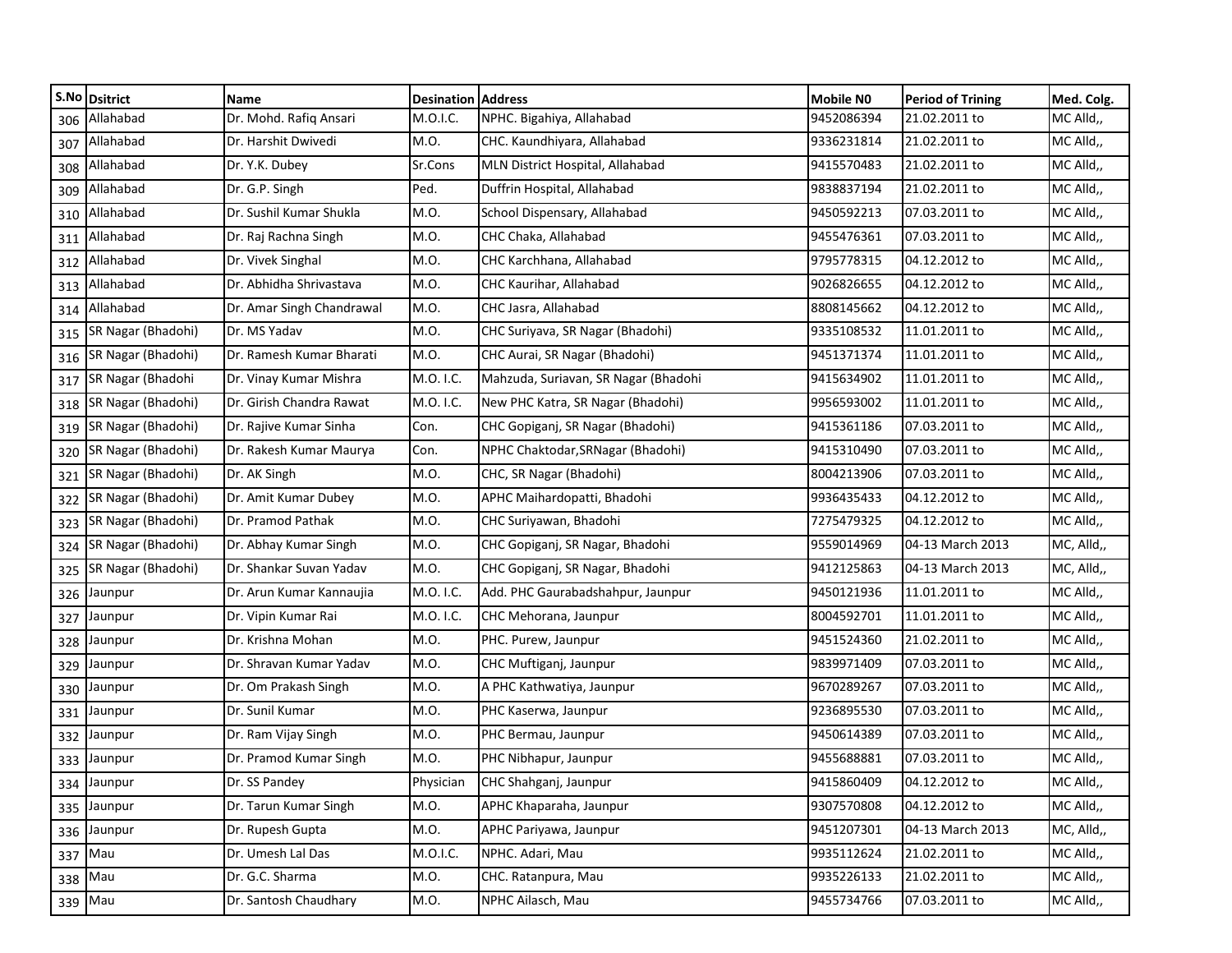|     | S.No Dsitrict    | <b>Name</b>              | <b>Desination Address</b> |                                    | <b>Mobile NO</b> | <b>Period of Trining</b>            | Med. Colg.       |
|-----|------------------|--------------------------|---------------------------|------------------------------------|------------------|-------------------------------------|------------------|
| 340 | Mau              | Dr. Rahul Anand          | M.O.                      | CHC Kopaganj, Mau                  | 8756705975       | 04.12.2012 to                       | MC Alld,,        |
| 341 | Mau              | Dr. Bhairaw Kumar Pandey | M.O.                      | CHC Fatehpur Mandav, Mau           | 9532202754       | 04.12.2012 to                       | MC Alld,,        |
| 342 | Mau              | Dr. Anand Kumar          | M.O.                      | CHC Mohammadabad Gohana, Mau       | 9415835026       | 04.12.2012 to                       | MC Alld,,        |
| 343 | Mau              | Dr. Ved Prakash Gupta    | M.O.                      | CHC Kopaganj, Mau                  | 9453089676       | 04-13 March 2013                    | MC, Alld,,       |
| 344 | <b>MC Jhansi</b> | Dr. Mohan Lal Gupta      | M.O                       | MLB, Medical College, Jhansi       | 9307773234       | 09-18 Mar 2010                      | M.C Jhansi       |
| 345 | <b>MC Jhansi</b> | Dr. Santosh Kumar Verma  | Lecturer,                 | SPM Deptt., M.L.B. MC, Jhansi      | 9415483568       | 14-23 Feb 2011                      | M.C Jhansi       |
| 346 | <b>MC Jhansi</b> | Dr. Om Sankar Chourasiya | Lecturer,                 | Peadia Deptt., M.L.B. MC Jhansi    | 9532376316       | 14-23 Feb 2011                      | M.C Jhansi       |
| 347 | <b>MC Jhansi</b> | Dr. Vijay Singh          | MD Ped.                   | Peda. Deptt. M.L.B. M.C, Jhansi    | 8765415612       | 02-11 Jan 2013                      | <b>MC Jhansi</b> |
| 348 | <b>MC Jhansi</b> | Dr. Vimal Arya           | Lecturer,                 | SPM Deptt. M.L.B. M.C., Jhansi     | 9452595018       | 15-24 Jan 2013                      | MC Jhansi        |
| 349 | <b>MC Jhansi</b> | Dr. Deepak Sankhwar      | I.R.-1, MD                | Pedia, Dept of Ped, MLB MC, Jhansi | 9454057915       | 15-24 Jan 2013                      | MC Jhansi        |
| 350 | Jhansi           | Dr. Janak Singh          | M.O                       | NPHC, Nouta Bangra, Jhansi.        | 9956818118       | 27 Jan 10 to 05 Feb 2010 M.C Jhansi |                  |
| 351 | Jhansi           | Dr.Anvarool Haq          | M.O                       | NPHC, Ranipur Bangra, Jhansi.      | 9919691499       | 27 Jan 10 to 05 Feb 2010 M.C Jhansi |                  |
| 352 | Jhansi           | Dr. Anurag Yadav         | M.O                       | NPHC, Revan Mauranipur, Jhansi.    | 9335108225       | 27 Jan 10 to 05 Feb 2010 M.C Jhansi |                  |
| 353 | Jhansi           | Dr.P.C.Upadhyay          | M.O                       | NPHC, Samthar Month, Jhansi.       | 9450039903       | 27 Jan 10 to 05 Feb 2010 M.C Jhansi |                  |
| 354 | Jhansi           | Dr. M.M.Sharma           | M.O                       | NPHC, Markuan, Jhansi.             | 9415949804       | 09-18 Feb 2010                      | M.C Jhansi       |
| 355 | Jhansi           | Dr.M.L.Jain              | M.O                       | PHC, Sakrar, Jhansi.               | 9450075650       | 09-18 Feb 2010                      | M.C Jhansi       |
| 356 | Jhansi           | Dr.M.K.Jain              | M.O                       | NPHC, Ambawai, Jhansi.             | 9919312109       | 09-18 Feb 2010                      | M.C Jhansi       |
| 357 | Jhansi           | Dr.A.K.Gupta             | M.O                       | NPHC, Baidora, Jhansi.             | 9415506102       | 09-18 Feb 2010                      | M.C Jhansi       |
| 358 | Jhansi           | Dr.C.P.Gupta             | M.O                       | NPHC, khailar, Jhansi.             | 9415592088       | 09-18 Feb 2010                      | M.C Jhansi       |
| 359 | Jhansi           | Dr.A.K.Rusia             | M.O                       | NPHC, Erach, Jhansi.               | 9450292189       | 09-18 Feb 2010                      | M.C Jhansi       |
| 360 | Jhansi           | Dr.Udal Shrivas          | M.O                       | CHC, Mauranipur, Jhansi.           | 9415592923       | 09-18 Feb 2010                      | M.C Jhansi       |
| 361 | Jhansi           | Dr. Tej Narayan Tiwari   | M.O                       | New CHC, Month, Jhansi             |                  | 09-18 Mar 2010                      | M.C Jhansi       |
| 362 | Jhansi           | Dr.Hari Sitaram Bhagwat  | M.O                       | PHC, Palar, Jhansi                 | 9935548178       | 09-18 Mar 2010                      | M.C Jhansi       |
| 363 | Jhansi           | Dr.Indira Bhagwat        | M.O                       | NPHC Mudai, Chirgaon, Jhansi       | 9450073764       | 09-18 Mar 2010                      | M.C Jhansi       |
| 364 | Jhansi           | Dr. Ramayan P. Gupta     | M.O                       | NPHC Garautha, Jhansi.             | 9415868815       | 09-18 Mar 2010                      | M.C Jhansi       |
| 365 | Jhansi           | Dr.C.P. Dwivedi          | M.O                       | NPHC, Churara, Jhansi              | 9935500305       | 09-18 Mar 2010                      | M.C Jhansi       |
| 366 | Jhansi           | Dr.B.D. Dwivedi          | M.O                       | NPHC Ghatkotra, Jhansi             | 9935495473       | 09-18 Mar 2010                      | M.C Jhansi       |
| 367 | Jhansi           | Dr.Rajiv K. Dwivedi      | M.O                       | NPHC Ghatkotra, Jhansi.            | 9335108225       | 09-18 Mar 2010                      | M.C Jhansi       |
|     | 368 Jhansi       | Dr.Chaturbhuj Rajput     | M.O                       | CHC Gurusarai, Jhansi.             | 9412037758       | 09-18 Mar 2010                      | M.C Jhansi       |
|     | 369 Jhansi       | Dr.Pratima Pathya        | M.O                       | Police Hospital, Jhansi            | 9889316244       | 20-29 Mar 2010                      | M.C Jhansi       |
|     | 370 Jhansi       | Dr. Nawab singh Jadaun   | M.O                       | NPHC Gadhwai, Jhansi               | 9415591402       | 20-29 Mar 2010                      | M.C Jhansi       |
|     | 371 Jhansi       | Dr, Amar Bahadur         | M.O                       | NPHC, Kargunwa, Bamor, Jhansi.     | 9452052931       | 20-29 Mar 2010                      | M.C Jhansi       |
| 372 | Jhansi           | Dr. N.K.Upadhyay         | M.O                       | NPHC Poonch, Jhansi                | 9450290484       | 20-29 Mar 2010                      | M.C Jhansi       |
|     | 373 Jhansi       | Dr.Snjeev Kumar          | M.O                       | NPHC, Khandaini, Jhansi            | 9451454318       | 20-29 Mar 2010                      | M.C Jhansi       |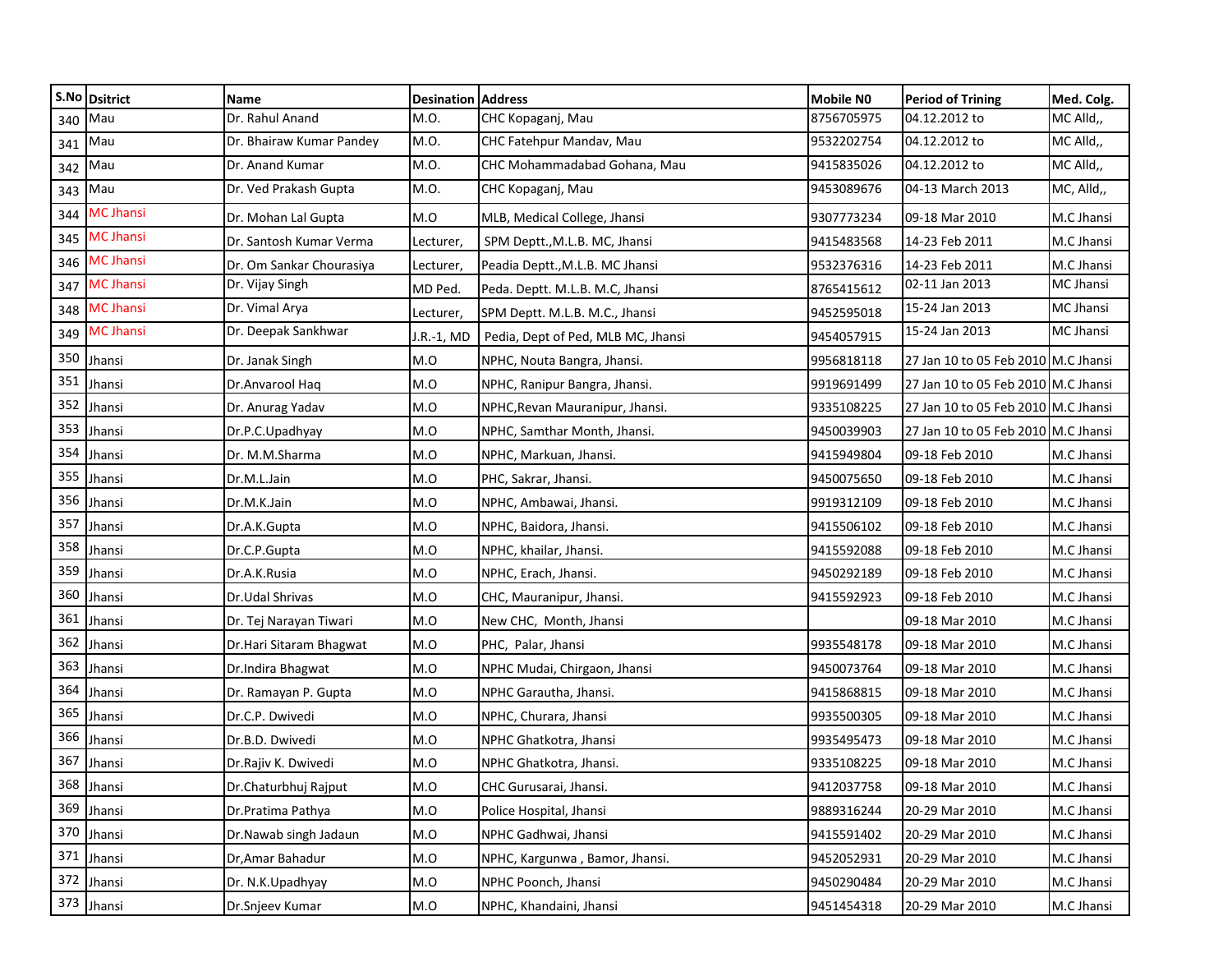|     | S.No Dsitrict       | Name                      | <b>Desination Address</b> |                                            | Mobile NO  | <b>Period of Trining</b>            | Med. Colg. |
|-----|---------------------|---------------------------|---------------------------|--------------------------------------------|------------|-------------------------------------|------------|
| 374 | Jhansi              | Dr.Sateesh Chand          | M.O                       | NPHC Baruasagar, Jhansi                    | 9415064432 | 20-29 Mar 2010                      | M.C Jhansi |
| 375 | Jhansi              | Dr. Vibhash Rajput        | M.O                       | NPHC bhojla, Jhansi.                       | 9453121559 | 20-29 Mar 2010                      | M.C Jhansi |
| 376 | Jhansi              | Dr. Krishan Kumar         | M.O                       | <b>CHC Gursarai</b>                        | 9454363753 | 08-17 Mar 2011                      | M.C Jhansi |
| 377 | Jhansi              | Dr. Mohd. Zia Zafar       | M.O                       | <b>CHC Moth</b>                            | 9559901366 | 08-17 Mar 2011                      | M.C Jhansi |
| 378 | Jhansi              | Dr. Tahir Hussan          | M.O                       | NPHC Todi Fathehpur                        | 9235671067 | 08-17 Mar 2011                      | M.C Jhansi |
| 379 | Jhansi              | Dr. Radha Kishan Mishra   | M.O                       | NPHC Gudh                                  | 9450749583 | 08-17 Mar 2011                      | M.C Jhansi |
| 380 | Jhansi              | Dr. Neeraj Kumar Gupta    | M.O                       | PHC, Rampura                               | 9412484019 | 08-17 Mar 2011                      | M.C Jhansi |
| 381 | Jhansi              | Dr. Yogendra Singh        | M.O                       | M.O. Jhansi                                | 9452699006 | 23-Mar 11 to 01 Ap 2011 M.C Jhansi  |            |
| 382 | Jhansi              | Dr. Tarun Chandra         | M.O                       | JR Pediatrics                              | 7376526704 | 23-Mar 11 to 01 Ap 2011 M.C Jhansi  |            |
| 383 | Jhansi              | Dr. Rakesh Singh Baghel   | M.O                       | M.O.I.C, PHC Badera                        | 8004276476 | 23-Mar 11 to 01 Ap 2011 M.C Jhansi  |            |
| 384 | Jhansi              | Dr. Mahendra Singh        | M.O                       | MOIC, NPHC,                                | 9695752141 | 23-Mar 11 to 01 Ap 2011 M.C Jhansi  |            |
| 385 | Jhansi              | Dr. G. R. Raman           | M.O                       | MOIC, NPHC,                                | 8005199664 | 23-Mar 11 to 01 Ap 2011 M.C Jhansi  |            |
| 386 | Jhansi              | Dr. Mahendra Pratap Singh | M.O                       | NPHC-Nota(Bangara), Jhansi                 | 9454011427 | 04-13 Dec 2012                      | M.C Jhansi |
| 387 | Jhansi              | Dr. Anshu Man Tiwari      | M.O                       | CHC, Babina, Jhansi                        | 9956501708 | 04-13 Dec 2012                      | M.C Jhansi |
| 388 | Jhansi              | Dr. Ved Prakash           | MO                        | New PHC, Baghara, Jhansi                   | 9452379145 | 15-24 Jan 2013                      | M.C Jhansi |
| 389 | Jhansi              | Dr. Prashant Kumar Jaen   | <b>MO</b>                 | PHC Baragaon, Jhansi                       | 9793312501 | 15-24 Jan 2013                      | M.C Jhansi |
| 390 | Jhansi              | Dr. Rajesh Singh          | MO                        | PHC Chirgaon, Jhansi                       | 8853895993 | 15-24 Jan 2013                      | M.C Jhansi |
| 391 | Jhansi              | Dr. Yogita Agrawal        | <b>MOIC</b>               | Rajapur Babina, Jhansi                     | 8756696940 | 02-11 Jan 2013                      | MC Jhansi  |
| 392 | Jhansi              | Dr. Ramnaresh             | <b>MOIC</b>               | NPHC, Ghat Kotra, Jhansi                   | 8400323422 | 02-11 Jan 2013                      | MC Jhansi  |
| 393 | Jhansi              | Dr. Akhilesh Kumar Singh  | M.O                       | CHC Bangra, Jhansi                         | 9415728179 | 02-11 Jan 2013                      | MC Jhansi  |
| 394 | Siddharth Nagar     | Dr.Zafar Ansari           | <b>MO</b>                 | NPHC chakchai, Siddharth Nagar             | 9450702453 | 27-Jan 10 to 05 Feb 2010 M.C Jhansi |            |
| 395 | Siddharth Nagar     | Dr.Umesh Chandra          | MO                        | NPHC Barhani, Siddharth Nagar              | 9415181549 | 27-Jan 10 to 05 Feb 2010 M.C Jhansi |            |
| 396 | Siddharth Nagar     | Dr. Shilesh Kumar         | <b>MO</b>                 | CHC Uska Bazar, Siddharth Nagar            | 9839029698 | 27-Jan 10 to 05 Feb 2010 M.C Jhansi |            |
| 397 | Siddharth Nagar     | Dr. Vijay Kumar Gupta     | MO                        | NPHC Bhadokhan, Siddharth Nagar            | 9721742268 | 27-Jan 10 to 05 Feb 2010 M.C Jhansi |            |
| 398 | Siddharth Nagar     | Dr.M.M. Ansari            | <b>MO</b>                 | NPHC Dumariyaganj, Siddharth Nagar         | 9838914139 | 27-Jan 10 to 05 Feb 2010 M.C Jhansi |            |
| 399 | Siddharth Nagar     | Dr.S. P. Gupta            | MO                        | NPHC. Akarhara Barhani, Siddharth Nagar    | 9415667240 | 09-18 Feb 2010                      | M.C Jhansi |
| 400 | Siddharth Nagar     | Dr.Prem Narayan           | MO                        | NPHC, Rasoolpur, Siddhartnagar.            | 9161340023 | 09-18 Feb 2010                      | M.C Jhansi |
| 401 | Siddharth Nagar     | Dr.R.P.Maurya             | MO                        | NPHC, Karma, Siddharthnagar.               | 9838784789 | 09-18 Feb 2010                      | M.C Jhansi |
|     | 402 Siddharth Nagar | Dr. Prashant Mishra       | <b>MO</b>                 | NPHC, Chitauni Siddharth nagar             | 9918343559 | 09-18 Feb 2010                      | M.C Jhansi |
|     | 403 Siddharth Nagar | Dr.R.D.Kushwaha           | MO                        | NPHC, Mau, Siddharthnagar                  | 9935428240 | 09-18 Feb 2010                      | M.C Jhansi |
| 404 | Siddharth Nagar     | Dr.Rajwant                | MO                        | NPHC, Mithwal Bazar, Siddharthnagar.       | 9451011383 | 09-18 Feb 2010                      | M.C Jhansi |
|     | 405 Siddharth Nagar | Dr.C.L. Kannaujia         | MO                        | Eye Surgeon, PHC Mithimal, Siddharthnagar  | 9415879863 | 09-18 Mar 2010                      | M.C Jhansi |
| 406 | Siddharth Nagar     | Dr.Alok Kumar Arya        | <b>MO</b>                 | M.O.IC, New PHC Bharwariya, Siddharthnagar | 9889703907 | 09-18 Mar 2010                      | M.C Jhansi |
|     | 407 Siddharth Nagar | Dr. Suneel Singh          | MO                        | CHC, Shohratgarh, Siddharthnagar           | 9450849999 | 09-18 Mar 2010                      | M.C Jhansi |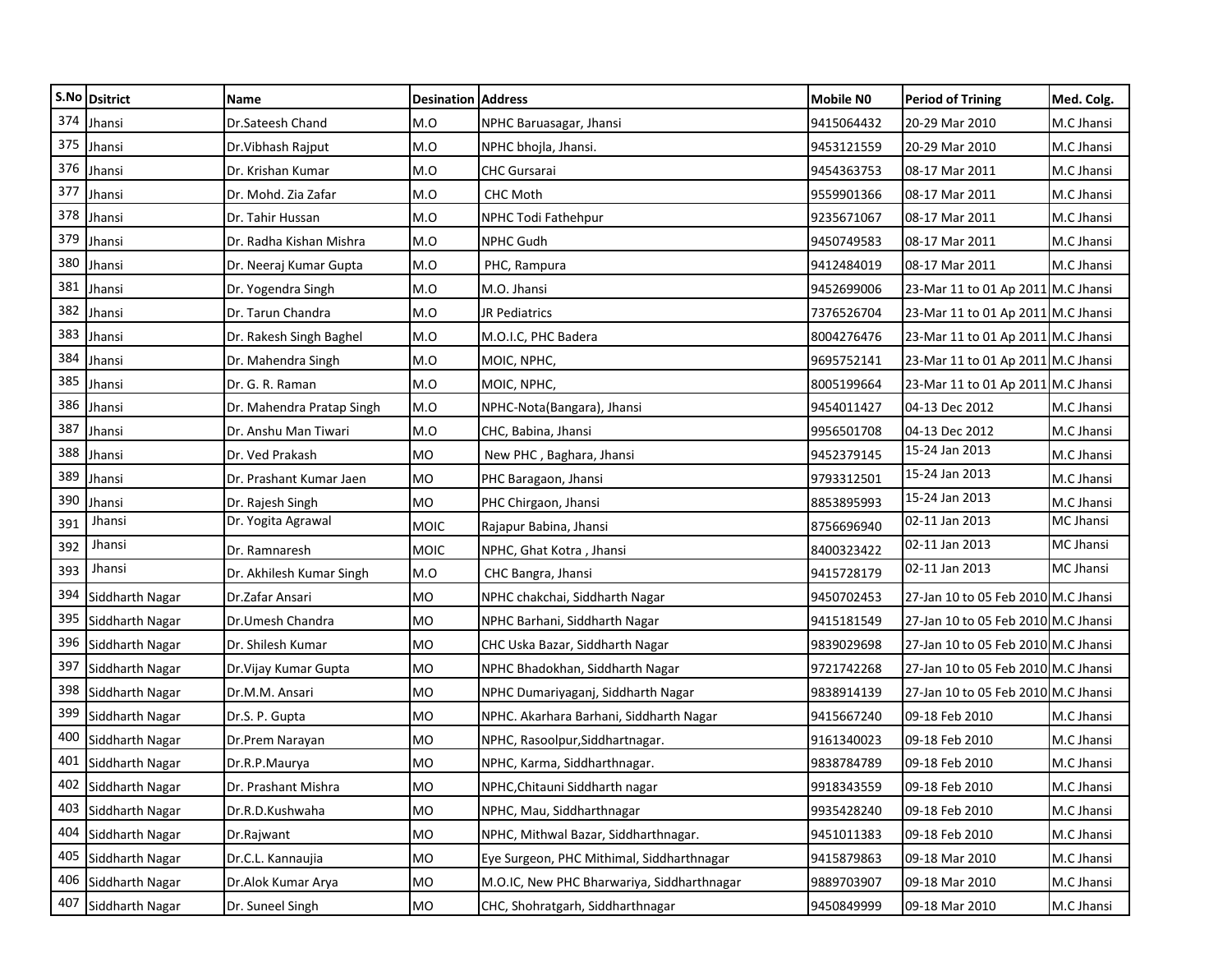|     | S.No Dsitrict   | <b>Name</b>                      | <b>Desination Address</b> |                                    | <b>Mobile NO</b> | <b>Period of Trining</b>            | Med. Colg. |
|-----|-----------------|----------------------------------|---------------------------|------------------------------------|------------------|-------------------------------------|------------|
| 408 | Siddharth Nagar | Dr. Shailendra Kumar             | MO                        | CHC, Shohratgarh, Siddharthnagar   | 9454092461       | 09-18 Mar 2010                      | M.C Jhansi |
| 409 | Siddharth Nagar | Dr.Chanra Bhan Ram               | MO                        | CHC shoharabgarh, Siddharthnagar   | 9454092511       | 20-29 Mar 2010                      | M.C Jhansi |
| 410 | Siddharth Nagar | Dr.Manoj K. Chaudhary            | MO                        | MOIC, NPHC Jeeva, Siddharthnagar   | 9559774467       | 20-29 Mar 2010                      | M.C Jhansi |
| 411 | Siddharth Nagar | Dr. Surya Prakash Yadav          | MO                        | PHC, Seanuba, Siddharthnagar       | 9956373993       | 04-13Dec 2012                       | M.C Jhansi |
| 412 | Siddharth Nagar | Dr. Mahesh Kumar Soni            | <b>MOIC</b>               | NPHC, Atri Bazar, Siddharthnagar   | 9565306459       | 15-24 Jan 2013                      | M.C Jhansi |
| 413 | Siddharth Nagar | Dr. Rohit Kumar                  | M.O                       | NPHC, Mohankola, Siddharthnagar    | 9450845845       | 02-11 Jan 2013                      | MC Jhansi  |
| 414 | Siddharth Nagar | Mahesh Kumar Verma               | M.O                       | NPHC, Karma, Siddharthnagar        | 9453631641       | 02-11 Jan 2013                      | MC Jhansi  |
| 415 | <b>Banda</b>    | Dr.Ashish Ku. Bajpayi            | M.O                       | NPHC, Banda.                       | 9454173528       | 27 Jan 10 to 05 Feb 2010 M.C Jhansi |            |
| 416 | <b>Banda</b>    | Dr.Mahendra Kumar                | M.O                       | PHC, Mahua, Banda.                 | 9839072245       | 27 Jan 10 to 05 Feb 2010 M.C Jhansi |            |
| 417 | <b>Banda</b>    | Dr.R.S. Chauhan                  | M.O                       | PHC, Nikhanda, Banda.              | 9453463863       | 27 Jan 10 to 05 Feb 2010 M.C Jhansi |            |
| 418 | <b>Banda</b>    | Dr.S.P.Drivedi                   | M.O                       | NPHC, Badokhar Bujurg, Banda.      | 9455179877       | 27 Jan 10 to 05 Feb 2010 M.C Jhansi |            |
| 419 | <b>Banda</b>    | Dr.Umesh Kumar                   | M.O                       | NPHC, Pukari, Banda.               | 9451548134       | 27 Jan 10 to 05 Feb 2010 M.C Jhansi |            |
| 420 | <b>Banda</b>    | Dr. Vishal Verma                 | M.O                       | NPHC, Tera B, Banda                | 9889103160       | 27 Jan 10 to 05 Feb 2010 M.C Jhansi |            |
| 421 | <b>Banda</b>    | Dr.Mohd Anwar                    | M.O                       | NPHC, Simauni, Banda.              | 9532331661       | 09-18 Feb 2010                      | M.C Jhansi |
| 422 | <b>Banda</b>    | Dr.Pawan Kumar                   | M.O                       | NPHC, Bhabhua, Banda.              | 9532404385       | 09-18 Feb 2010                      | M.C Jhansi |
| 423 | <b>Banda</b>    | Dr.Ramanand                      | M.O                       | NPHC, Baheri, Banda.               | 9452335765       | 09-18 Feb 2010                      | M.C Jhansi |
| 424 | <b>Banda</b>    | Dr.Udai Kumar                    | M.O                       | Jaspura, Banda.                    | 9415507297       | 09-18 Feb 2010                      | M.C Jhansi |
| 425 | <b>Banda</b>    | Dr. Anil Kumar                   | M.O                       | NPHC, Barokhar Bujurg Mahua, Banda | 9450290815       | 09-18 Mar 2010                      | M.C Jhansi |
| 426 | <b>Banda</b>    | Dr.Anil Kumar Shakya             | M.O                       | NPHC, Pukari, Banda                | 9415506288       | 09-18 Mar 2010                      | M.C Jhansi |
| 427 | <b>Banda</b>    | Dr.Mahendra Desai                | M.O                       | NPHC, Chandwara, Banda             | 9455779940       | 09-18 Mar 2010                      | M.C Jhansi |
| 428 | <b>Banda</b>    | Dr. Ganga Ram Ahirwar            | M.O                       | NPHC, kalinjar, Naraini, Banda     | 9628374126       | 20-29 Mar 2010                      | M.C Jhansi |
| 429 | <b>Banda</b>    | Dr. Har Govind                   | M.O                       | NPHC, Mataudh, Banda.              |                  | 20-29 Mar 2010                      | M.C Jhansi |
| 430 | <b>Banda</b>    | Dr. Hari Singh                   | M.O                       | NPHC, Beera, Banda                 | 9450835598       | 20-29 Mar 2010                      | M.C Jhansi |
| 431 | <b>Banda</b>    | Dr. Vinod Kumar                  | M.O                       | NPHC, Fatehganj, Banda             | 9628374128       | 20-29 Mar 2010                      | M.C Jhansi |
| 432 | <b>Banda</b>    | Dr.Deepak k. Swarnakar           | M.O                       | NPHC, Gudha Kalan, Banda           | 9451169954       | 20-29 Mar 2010                      | M.C Jhansi |
| 433 | <b>Banda</b>    | Dr. Sanjeb Kumar Verma           | M.O                       | MOIC, PHC, LAMA                    | 8009951234       | 14-23 Feb 2011                      | M.C Jhansi |
| 434 | <b>Banda</b>    | Dr. Rbindra Kumar Virma          | M.O                       | Govt. Hosp. Atara, Banda           | 9452546579       | 14-23 Feb 2011                      | M.C Jhansi |
|     | 435 Banda       | Dr. Naveen Kumar Chak            | M.O                       | NPHC, Sindhan Kalar, Banda         | 9452814678       | 14-23 Feb 2011                      | M.C Jhansi |
|     | 436 Banda       | Dr. Sanjay Kumar                 | M.O                       | NPHC, Kurahi Bisauda, Banda        | 8005095190       | 14-23 Feb 2011                      | M.C Jhansi |
| 437 | Banda           | Dr. Deepak Dwuvedi               | M.O                       | MOIC, NPHC, Badaura Banda          | 7398511360       | 14-23 Feb 2011                      | M.C Jhansi |
| 438 | <b>Banda</b>    | Dr. Brajendra Singh Rajput       | M.O                       | MO, CHC, Narahi Banda              | 9415073659       | 14-23 Feb 2011                      | M.C Jhansi |
|     | 439 Banda       | Dr. Vikas Deep Bilhatiya         | M.O                       | MO, Banda                          | 9415589429       | 08-17 Mar 2011                      | M.C Jhansi |
|     | 440 Banda       | Dr. Naresh Kumar Ahirwar         | M.O                       | MOCH, NPHC, Crudaku                | 9098214930       | 23 Mar to 01 Ap 2011                | M.C Jhansi |
|     | 441 Banda       | Dr. Ashwane kumar SinghMO, B M.O |                           | MO, NPHC, Parsahar                 | 9450335809       | 23 Mar to 01 Ap 2011                | M.C Jhansi |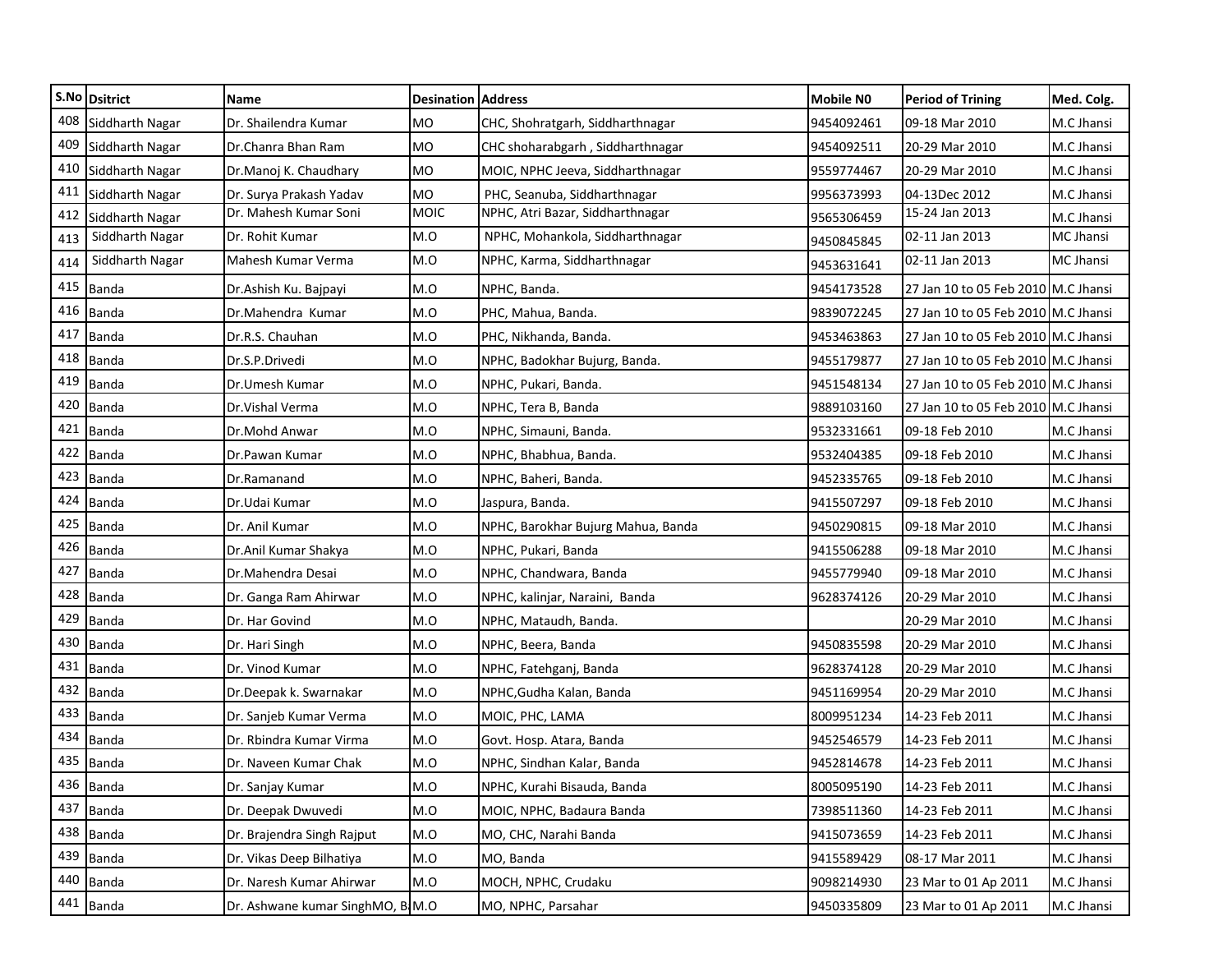|     | S.No Dsitrict   | <b>Name</b>                | <b>Desination Address</b> |                                     | <b>Mobile NO</b> | <b>Period of Trining</b>            | Med. Colg.       |
|-----|-----------------|----------------------------|---------------------------|-------------------------------------|------------------|-------------------------------------|------------------|
| 442 | <b>Banda</b>    | Dr. Ramanand               | M.O                       | M.O., New PHC, Bahari Banda         | 9452335765       | 04-13 Dec 2012                      | M.C Jhansi       |
|     | 443 Banda       | Dr. Shailendra Kumar Yadav | MO                        | New PHC Nai, Banda                  | 7376148535       | 15-24 Jan 2013                      | M.C Jhansi       |
| 444 | Bahraich        | Dr. Amar Singh             | M.O                       | CHC, Qaisar ganj, Bahraich          | 9415790286       | 27 Jan 10 to 05 Feb 2010 M.C Jhansi |                  |
| 445 | <b>Bahraich</b> | Dr. Anil Kumar Vishwakarma | M.O                       | PHC Visheshwarganj, Bahraich        | 9415087384       | 27 Jan 10 to 05 Feb 2010 M.C Jhansi |                  |
| 446 | <b>Bahraich</b> | Dr. Dinesh Kumar           | M.O                       | CHC Mahsi, Bahraich                 | 9532014619       | 27 Jan 10 to 05 Feb 2010 M.C Jhansi |                  |
| 447 | <b>Bahraich</b> | Dr. Pratap Gautam          | M.O                       | CHC Fakharpur, Bahraich             | 9453403255       | 27 Jan 10 to 05 Feb 2010 M.C Jhansi |                  |
| 448 | <b>Bahraich</b> | Dr. Vinod Kumar            | M.O                       | PHC Amva, Husainpur Bahraich        | 9450244054       | 27 Jan 10 to 05 Feb 2010 M.C Jhansi |                  |
| 449 | <b>Bahraich</b> | Dr.Anil Kumar Verma        | M.O                       | NPHC. chittora, Bahraich            | 9454501311       | 09-18 Feb 2010                      | M.C Jhansi       |
| 450 | <b>Bahraich</b> | Dr.Major. R.K.Prasad       | M.O                       | CHC Nampara, Bahraich               | 9621991058       | 09-18 Feb 2010                      | M.C Jhansi       |
| 451 | <b>Bahraich</b> | Dr.Vashudev Verma          | M.O                       | NPHC. Jarwal Road, Bahraich         | 9452080797       | 09-18 Feb 2010                      | M.C Jhansi       |
|     | 452 Bahraich    | Dr.Kuldeep Verma           | M.O                       | PHC, Kalpipara, Bahraich            | 9415582224       | 09-18 Mar 2010                      | M.C Jhansi       |
| 453 | <b>Bahraich</b> | Dr.Raghavenra K. Sharma    | M.O                       | NPHC, matera, Bahraich              | 9450614630       | 09-18 Mar 2010                      | M.C Jhansi       |
| 454 | <b>Bahraich</b> | Dr. Arun Kumar Srivastava  | M.O                       | NPHC, Matera, Bahraich              | 9984282946       | 20-29 Mar 2010                      | M.C Jhansi       |
| 455 | <b>Bahraich</b> | Dr. Chandan K. singh Yadav | M.O                       | NPHC, Raja Baundi, Bahraich         | 9454111371       | 20-29 Mar 2010                      | M.C Jhansi       |
|     | 456 Bahraich    | Dr. Rajneesh Kumar         | M.O                       | PHC Devidaspur, Jarwal, Bahraich    | 9456410767       | 20-29 Mar 2010                      | M.C Jhansi       |
| 457 | <b>Bahraich</b> | Dr. S.P. Singh             | M.O                       | NPHC, Ramwapur, Bahraich            | 9919625712       | 20-29 Mar 2010                      | M.C Jhansi       |
| 458 | <b>Bahraich</b> | Dr. Vinod Kumar            | M.O                       | CHC, Kaisarganj, Bahraich           | 9415847660       | 20-29 Mar 2010                      | M.C Jhansi       |
| 459 | <b>Bahraich</b> | Dr. Vivek Ranjan           | M.O                       | PHC, Badrauli, kaisarganj, Bahraich | 9358328391       | 20-29 Mar 2010                      | M.C Jhansi       |
| 460 | <b>Bahraich</b> | Dr. Dharmendra Pandey      | M.O                       | Bahraich                            | 945188803        | 08-17 Mar 2011                      | M.C Jhansi       |
| 461 | <b>Bahraich</b> | Dr. Sandeep Kumar Mishra   | M.O                       | MO Bahraich                         | 967029966        | 08-17 Mar 2011                      | M.C Jhansi       |
| 462 | <b>Bahraich</b> | Dr. Abdul Hannan Kha       | M.O                       | NPHC, Kaiserganj, Bahraich          | 9795573901       | 04-13 Dec 2012                      | M.C Jhansi       |
| 463 | <b>Bahraich</b> | Dr. Chandra Bhan Yadav     | M.O                       | PHC Tetwapur, Bahraich              | 9410526860       | 04-13 Dec 2012                      | M.C Jhansi       |
| 464 | <b>Bahraich</b> | Dr. Umesh Kushwaha         | M.O                       | PHC, Bahraich                       | 9897332548       | 04-13 Dec 2012                      | M.C Jhansi       |
| 465 | Bahraich        | Dr. Brajesh Kumar Ben      | <b>MO</b>                 | CHC Jarwal, Mustafabad, Bahraich    | 9795628200       | 15-24 Jan 2013                      | M.C Jhansi       |
| 466 | <b>Bahraich</b> | Dr. Sunil Kumar Singh      |                           | CHC Risia, Bahraich                 | 9451584680       | 02-11 Jan 2013                      | <b>MC Jhansi</b> |
| 467 | Chitrakoot      | Dr. Ashok Kumar Garothiya  | DY. CMO                   | Office Chitrakoot                   | 9452178128       | 14-23 Feb 2011                      | M.C Jhansi       |
| 468 | Chitrakoot      | Dr. Jagdish Kumar          | M.O                       | PHC Barwara Chitrakoot              | 9336251117       | 14-23 Feb 2011                      | M.C Jhansi       |
|     | 469 Chitrakoot  | Kamlish Kumar              | M.O                       | NPHC, Chitrakoot                    | 9473599175       | 14-23 Feb 2011                      | M.C Jhansi       |
|     | 470 Chitrakoot  | Dr. Pradeep Singh Yadav    | M.O                       | MO, CHC Mau Chitrakoot              | 8004446995       | 23-01 Ap 2011                       | M.C Jhansi       |
|     | 471 Chitrakoot  | Dr. Prateek Shrivastava    | M.O                       | M.O., CHC Manikpur, Chitrakoot      | 8400434781       | 04-13 Dec 2012                      | M.C Jhansi       |
| 472 | Chitrakoot      | Dr. Lakhan Swaroop Garg    | M.O                       | CHC Pahari, Chitrakoot              | 9450988441       | 02-11 Jan 2013                      | MC Jhansi        |
|     | 473 Chitrakoot  | Dr. Pradeep Kumar Singh    | M.O                       | CHC Pahari, Chitrakoot              | 9956798712       | 02-11 Jan 2013                      | <b>MC Jhansi</b> |
| 474 | Jalaun          | Dr. Maneesh Kumar          | M.O                       | CHC Kouch, Jalaun                   | 9936710273       | 14-23 Feb 2011                      | M.C Jhansi       |
| 475 | Jalaun          | Dr. K.R. Ahirwar           | M.O                       | PHC Rampura, Jalaun                 | 8601110750       | 14-23 Feb 2011                      | M.C Jhansi       |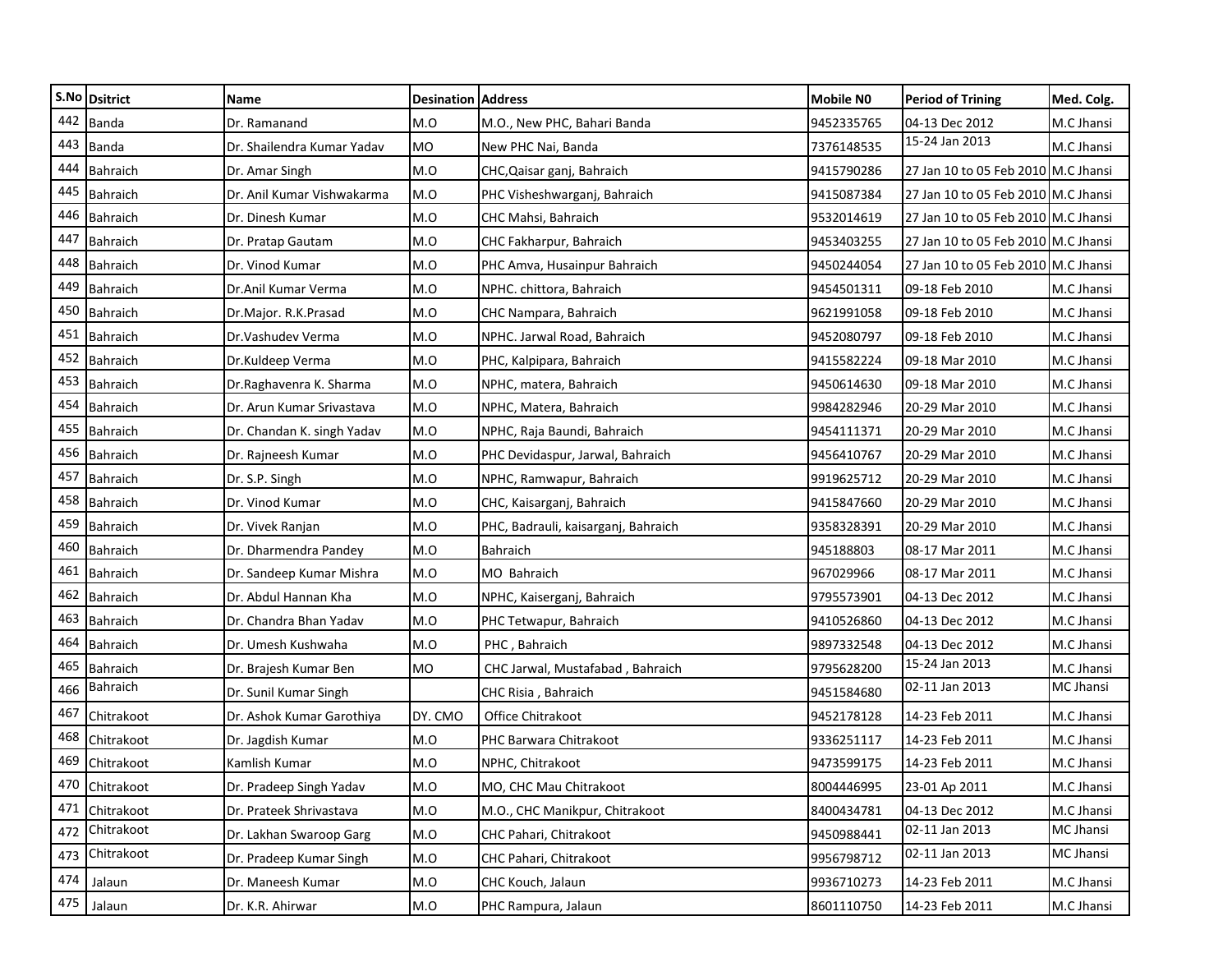|     | S.No Dsitrict         | <b>Name</b>              | <b>Desination Address</b> |                                     | <b>Mobile NO</b> | <b>Period of Trining</b> | Med. Colg.       |
|-----|-----------------------|--------------------------|---------------------------|-------------------------------------|------------------|--------------------------|------------------|
| 476 | Jalaun                | Dr. M.M. Prajapati       | M.O                       | NPHC Somai, Jalaun                  | 9559855893       | 14-23 Feb 2011           | M.C Jhansi       |
| 477 | Jalaun                | Dr. Santosh Kr. Gupta    | M.O                       | NPHC Dirawati Jalaun                | 9452844805       | 23-01 Ap 2011            | M.C Jhansi       |
| 478 | Jalaun                | Dr. Suman                | M.O                       | NPHC, Ata Jalaun                    | 9532377771       | 23-01 Ap 2011            | M.C Jhansi       |
| 479 | Jalaun                | Dr. Dharendra Bir Singh  | M.O                       | PHC Babai, Jalaun                   | 9450036324       | 04-13 Dec 2012           | M.C Jhansi       |
| 480 | Jalaun                | Dr. Rahul Sachan         | MO                        | New PHC Maheva, Orai(Jalaun)        | 9695778740       | 15-24 Jan 2013           | M.C Jhansi       |
| 481 | Jalaun                | Dr. Gaurav Dwivedi       | <b>MO</b>                 | MOIC, PHC Somai, Jalaun             | 8400381132       | 15-24 Jan 2013           | M.C Jhansi       |
| 482 | Jalaun                | Dr. Vinod Kumar Rajput   | M.O                       | CHC Madhogarh Jalaun                | 9450370034       | 02-11 Jan 2013           | <b>MC Jhansi</b> |
| 483 | Lalitpur              | Dr. Vaibhav Purohit      | M.O                       | PHC Saujva, Lalitpur                | 9838363580       | 14-23 Feb 2011           | M.C Jhansi       |
| 484 | Lalitpur              | Dr. Sunil Kr. Paharia    | M.O                       | NPHC Saidppur, Lalitpur             | 9410200119       | 14-23 Feb 2011           | M.C Jhansi       |
| 485 | Lalitpur              | Dr. Mukesh Kumar         | M.O                       | <b>MOIC Madawar</b>                 | 7607312412       | 08-17 Mar 2011           | M.C Jhansi       |
| 486 | Lalitpur              | Dr. Siddhertha Verma     | M.O                       | MOIC, Gauna Kusmad, Mehrone         | 9198848377       | 08-17 Mar 2011           | M.C Jhansi       |
| 487 | Lalitpur              | Dr. Nitin Bajaj          | M.O                       | MOIC, NPHC Talbahat, Lalitpur       | 9453166905       | 04-13 Dec 2012           | M.C Jhansi       |
| 488 | Lalitpur              | Dr. Pradeep Singh Yadav  | M.O                       | NPHC Jakhora, Lalitpur              | 8004446995       | 04-13 Dec 2012           | M.C Jhansi       |
| 489 | Lalitpur              | Dr. Ajay Kumar Khare     | MO II                     | PHC Birdha, Lalitpur                | 9651575166       | 15-24 Jan 2013           | M.C Jhansi       |
| 490 | Lalitpur              | Dr. Anurag Bajaj         | MO                        | CHC Talbehat, Lalitpur              | 8005411268       | 15-24 Jan 2013           | M.C Jhansi       |
| 491 | Lalitpur              | Dr. Gajendra Singh       | Mo                        | PHC Delwara, Lalitpur               | 9452466907       | 15-24 Jan 2013           | M.C Jhansi       |
| 492 | Lalitpur              | Dr. Rajni Ratmale        | M.O                       | CHC Talbehat, Lalitpur              | 9415475540       | 02-11 Jan 2013           | MC Jhansi        |
| 493 | Lalitpur              | Dr. Sumit Misuriya       | M.O                       | PHC Jakhora, Lalitpur               | 9936050977       | 02-11 Jan 2013           | MC Jhansi        |
| 494 | Lalitpur              | Dr. D.K. Garg            | Physician                 | CHC Talbehat, Lalitpur              | 9415067528       | 02-11 Jan 2013           | MC Jhansi        |
| 495 | Muzaffar Nagar        | Dr. Narendra Kumar       | M.O                       | Kandhla Muzaffar Nagar              | 9412886934       | 08-17 Mar 2011           | M.C Jhansi       |
| 496 | <b>Muzaffar Nagar</b> | Dr. Mohd. Anjoom         | M.O                       | Kudana Muzaffar Nagar               | 9760786014       | 08-17 Mar 2011           | M.C Jhansi       |
| 497 | <b>Muzaffar Nagar</b> | Dr. Raj Kumar            | M.O                       | CHC, Shahpur Muzaffar Nagar         | 8650000802       | 23 01 Ap 2011            | M.C Jhansi       |
| 498 | <b>Muzaffar Nagar</b> | Dr. Mahak Singh          | M.O                       | PHC, Dudhaheri, Muzaffar Nagar      | 9267350972       | 23 01 Ap 2011            | M.C Jhansi       |
| 499 | Muzaffar Nagar        | Dr. Suresh Kumar         | M.O                       | MOIC PHC                            | 9958674289       | 23 01 Ap 2011            | M.C Jhansi       |
| 500 | Muzaffar Nagar        | Dr. Sayyad Yasir Yazdani | MO                        | PHC Purqazi, Muzaffar Nagar         | 8954169926       | 15-24 Jan 2013           | M.C Jhansi       |
| 501 | <b>Muzaffar Nagar</b> | Dr. Kapil Kumar          | <b>MO</b>                 | PHC Morna, Muzaffar Nagar           | 9411618434       | 15-24 Jan 2013           | M.C Jhansi       |
| 502 | Muzaffar Nagar        | Dr. Pramod Kumar         | MO                        | PHC Baghra, Muzaffar Nagar          | 9758061021       | 15-24 Jan 2013           | M.C Jhansi       |
| 503 | MuzaffarNagar         | Dr. Amit Kumar           | <b>MO</b>                 | PHC, Badsu Ghalibpur, MuzaffarNagar | 8650000468       | 02-11 Jan 2013           | M.C Jhansi       |
|     | 504 Barabanki         | Dr. Shafi-ur-rahman      | M.O                       | PHC, Dariyabad                      | 9411803476       | 08-17 Mar 2011           | M.C Jhansi       |
|     | 505 Barabanki         | Dr. Ashutosh Srivastava  | M.O                       | PHC Trivediganj                     | 9451404110       | 08-17 Mar 2011           | M.C Jhansi       |
|     | 506 Barabanki         | Dr. S.C. Dhusiya         | M.O                       | ACMO, Barabanki                     | 9452456345       | 08-17 Mar 2011           | M.C Jhansi       |
|     | 507 Barabanki         | Dr. Murari Lal           | M.O                       | CHC, Zaidpur Barabanki              | 9415509196       | 23-01 Ap 2011            | M.C Jhansi       |
| 508 | Barabanki             | Dr. Gaurav Kumar         | $M.O$                     | CHC, Zaidpur Barabanki              | 9559815295       | 23-01 Ap 2011            | M.C Jhansi       |
|     | 509 Barabanki         | Dr. Jai Singh Chaurasiya | M.O                       | CHC Patehpur, Barabanki             | 8799077674       | 04-13 Dec 2012           | M.C Jhansi       |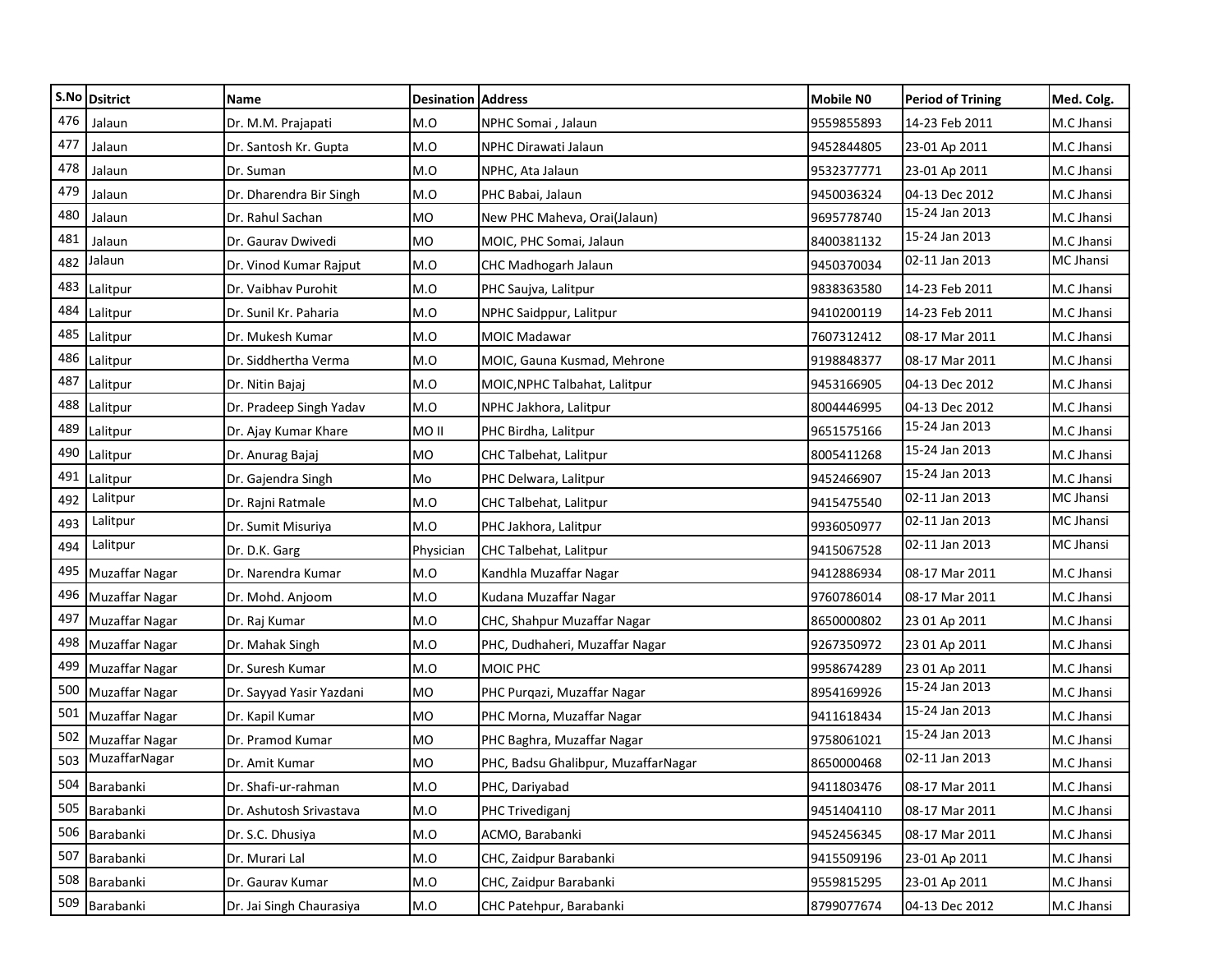|     | S.No Dsitrict | Name                         | <b>Desination Address</b> |                               | <b>Mobile NO</b> | <b>Period of Trining</b> | Med. Colg.       |
|-----|---------------|------------------------------|---------------------------|-------------------------------|------------------|--------------------------|------------------|
| 510 | Barabanki     | Dr. Virendra Kumar           | M.O                       | CHC Sirpur, Barabanki         | 9838401314       | 04-13 Dec 2012           | M.C Jhansi       |
| 511 | Barabanki     | Dr. Rajesh Bahadur           | M.O                       | NPHC Badusary, Barabanki      | 9839531001       | 04-13 Dec 2012           | M.C Jhansi       |
|     | 512 Barabanki | Dr. Peetam Singh             | M.O                       | NPHC Kotwa Sadak, Barabanki   | 9452199663       | 15-24 Jan 2013           | M.C Jhansi       |
| 513 | Barabanki     | Dr. Sanjeev Kumar            | M.O                       | NPHC Mahadewa, Barabanki      | 9455273507       | 15-24 Jan 2013           | M.C Jhansi       |
| 514 | Barabanki     | Dr. Sanjay Kumar             | M.O                       | NPHC Sarai Gopi, Haidergarh,  | 7408619780       | 15-24 Jan 2013           | M.C Jhansi       |
| 515 | Faizabad      | Dr.Yogendra Maurya           | M.O                       | PHC Saidpur                   | 9455248946       | 18.01.2010 to            | MC Kanpur        |
| 516 | Faizabad      | Dr. Ram Pal Yadav            | M.O                       | PHC Rani Bazar                | 9450543122       | 18.01.2010 to            | <b>MC Kanpur</b> |
| 517 | Faizabad      | Dr.Manoj Ekka                | M.O                       | PHC Kochha Bazar              | 9453560266       | 18.01.2010 to            | <b>MC Kanpur</b> |
| 518 | Faizabad      | Dr. V.K. Gupta               | M.O                       | Distt. Hospital               |                  | 18.01.2010 to            | <b>MC Kanpur</b> |
| 519 | Faizabad      | Dr.Ramanuj Kanojia           | M.O                       | PHC Umapur                    | 9696198429       | 18.01.2010 to            | <b>MC</b> Kanpur |
| 520 | Faizabad      | Dr. Hublal Saroj             | M.O                       | PHC Mawai                     |                  | 01.02.2010 to            | MC Kanpur        |
| 521 | Faizabad      | Dr. Gulrej Ahmed             | M.O                       | PHC Maya                      |                  | 01.02.2010 to            | MC Kanpur        |
| 522 | Faizabad      | Dr. RC Srivastava            | M.O                       | PHC Milkipur                  |                  | 01.02.2010 to            | <b>MC Kanpur</b> |
| 523 | Faizabad      | Dr. Asha Ram                 | M.O                       | PHC Khandausa                 |                  | 01.02.2010 to            | <b>MC Kanpur</b> |
| 524 | Faizabad      | Dr. Virendra Kumar Chaudhary | M.O                       | PHC Maya Bazar                |                  | 01.02.2010 to            | <b>MC Kanpur</b> |
| 525 | Faizabad      | Dr.Amit Singh                | M.O                       | PHC Tarun                     | 9450030003       | 04.03.2010 to            | MC Kanpur        |
| 526 | Faizabad      | Dr. Vimlesh Kumar Sharma     | M.O                       | PHC Haritganj                 |                  | 04.03.2010 to            | <b>MC Kanpur</b> |
| 527 | Faizabad      | Dr.Manoj Kumar Gupta         | M.O                       | PHC Masodha                   | 9236983923       | 04.03.2010 to            | <b>MC Kanpur</b> |
| 528 | Faizabad      | Dr.Ajai Mohan                | M.O                       | PHC Rudauni                   |                  | 04.03.2010 to            | <b>MC Kanpur</b> |
| 529 | Faizabad      | Dr.C B Dwivedi               | M.O                       | PHC Gosaigani                 | 9450766050       | 04.03.2010 to            | <b>MC Kanpur</b> |
| 530 | Faizabad      | Dr.SK Mandal                 | M.O                       | PHC Bikapur                   |                  | 04.03.2010 to            | MC Kanpur        |
| 531 | Faizabad      | Dr. Vivek Gaurav Sachan      | M.O                       | PHC Gaddopur, Khandas         |                  | 15.03.2010 to            | MC Kanpur        |
| 532 | Faizabad      | Dr.Abdul Khateeb Ansari      | M.O                       | PHC Masodha                   | 9532971996       | 15.03.2010 to            | <b>MC Kanpur</b> |
| 533 | Faizabad      | Dr.K.S.Pandey                | M.O                       | PHC Gosaiganj, Mayabazaar     | 9415183133       | 15.03.2010 to            | <b>MC Kanpur</b> |
| 534 | Faizabad      | Dr.S.K.Singh                 | M.O                       | PHC Haidarganj, Tarun         |                  | 15.03.2010 to            | MC Kanpur        |
| 535 | Faizabad      | Dr.Ashish Kumar Singh        | M.O                       | PHC Sujaganj, Rudauli         |                  | 15.03.2010 to            | <b>MC Kanpur</b> |
| 536 | Faizabad      | Dr.Ramji Gupta               | M.O                       | PHC Kharmaria, Harringtonganj |                  | 15.03.2010 to            | <b>MC Kanpur</b> |
| 537 | Gorakhpur     | Dr. Mukesh Kumar Srivastava  | M.O                       | PHC Mirzapur Khorabar         | 9307114881       | 18.01.2010 to            | <b>MC Kanpur</b> |
|     | 538 Gorakhpur | Dr.Surendra Kumar            | M.O                       | PHC Belghat                   | 9454523147       | 18.01.2010 to            | <b>MC Kanpur</b> |
|     | 539 Gorakhpur | Dr.SK Srivastava             | M.O                       | PHC Derwa                     | 9454035851       | 18.01.2010 to            | MC Kanpur        |
|     | 540 Gorakhpur | Dr.Babban Prasad Yadav       | M.O                       | PHC Gagha                     | 9415806317       | 18.01.2010 to            | MC Kanpur        |
|     | 541 Gorakhpur | Dr.Ram Niwas                 | M.O                       | PHC Katsehra                  | 9838154204       | 18.01.2010 to            | <b>MC Kanpur</b> |
|     | 542 Gorakhpur | Dr.Ghanshyam Raman           | M.O                       | PHC Chaparhat Parauli         | 9198786525       | 18.01.2010 to            | <b>MC Kanpur</b> |
|     | 543 Gorakhpur | Dr. Ramsakal Yadav           | M.O                       | PHC Piprauli                  |                  | 01.02.2010 to            | <b>MC Kanpur</b> |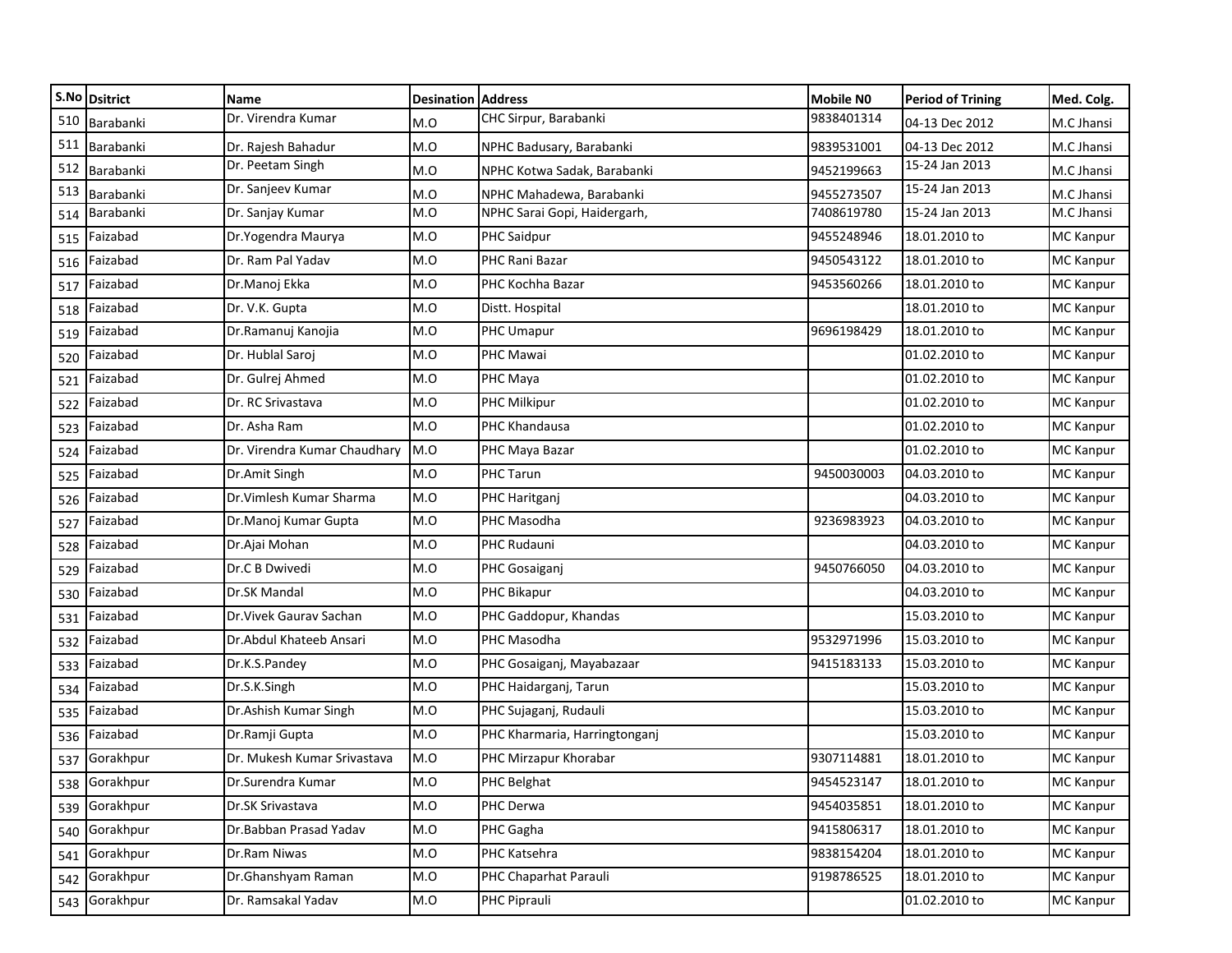| Dr. Vyas Kushwaha<br>M.O<br>01.02.2010 to<br><b>MC Kanpur</b><br>Gorakhpur<br>PHC Kauriya<br>544<br>Gorakhpur<br>Dr. Sachin Gupta<br>M.O<br>01.02.2010 to<br>PHC Sardar Nagar<br><b>MC Kanpur</b><br>545<br>Gorakhpur<br>Dr. RP Singh<br>M.O<br>PHC Kauriram<br>01.02.2010 to<br><b>MC Kanpur</b><br>546<br>Gorakhpur<br>Dr. Amendra Kumar<br>M.O<br>01.02.2010 to<br>PHC Brahmpur<br><b>MC Kanpur</b><br>547<br>Gorakhpur<br>Dr. Anand Kumar<br>M.O<br>PHC Gagha<br>01.02.2010 to<br><b>MC Kanpur</b><br>548<br>Gorakhpur<br>Dr.Sameer Yadav<br>M.O<br>PHC Vishnupura Brahmpur<br>04.03.2010 to<br>MC Kanpur<br>549<br>M.O<br>PHC Uruwa<br>04.03.2010 to<br><b>MC Kanpur</b><br>550 Gorakhpu<br>Dr.Gaurav<br>Gorakhpu<br>M.O<br>PHC AbhuramJn Kauria Gorakhpur<br>9415673025<br>04.03.2010 to<br><b>MC Kanpur</b><br>Dr.Anil Kumar<br>551<br><b>MC Kanpur</b><br>Gorakhpu<br>Dr.Ganesh Yadav<br>M.O<br>PHC Hafiznagar<br>04.03.2010 to<br>552<br>Gorakhpu<br>9336377918<br>04.03.2010 to<br><b>MC Kanpur</b><br>Dr.Ashwini Kumar Verma<br>M.O<br>PHC Khutahan Chargawan<br>553<br>Gorakhpu<br>Dr.Tahir Ali Ansari<br>M.O<br>PHC Belwa Babu Sardarnagar<br>9415614314<br>04.03.2010 to<br><b>MC Kanpur</b><br>554<br>Gorakhpur<br>Dr.Mahesh Kumar<br>M.O<br>9450679157<br>15.03.2010 to<br><b>MC Kanpur</b><br>PHC Brahmpur<br>555<br>Gorakhpur<br>Dr.Manoj Kumar<br>M.O<br>CHC Bansgaon<br>9451970287<br>15.03.2010 to<br><b>MC Kanpur</b><br>556<br>Gorakhpur<br>Dr.Subodh Kumar Singh<br>M.O<br>PHC Amahia Khorabar<br>9839139749<br>15.03.2010 to<br><b>MC Kanpur</b><br>557<br>Gorakhpur<br>Dr.Ganesh Yadav<br>M.O<br>9450882050<br>15.03.2010 to<br>MC Kanpur<br>PHC Hafiznagar Bhathat<br>558<br>Gorakhpur<br>Dr.Chandra Shekhar Gupta<br>M.O<br>PHC Bhatpar Derwan<br>9455271821<br>15.03.2010 to<br><b>MC Kanpur</b><br>559<br>Gorakhpur<br>Dr.J.P. Kushwaha<br>M.O<br>New PHC Badhya Jn. Kauria<br>9208466965<br>15.03.2010 to<br><b>MC Kanpur</b><br>560<br>Dr. VK Shukla<br>M.O<br>9807448258<br>18.01.2010 to<br><b>MC Kanpur</b><br>CHC Kannauj<br>Kannauj<br>561<br>Dr. Satendra Kumar Sahu<br>M.O<br>CHC Chibramau<br>18.01.2010 to<br><b>MC Kanpur</b><br>Kannauj<br>562<br>9305111133<br>M.O<br><b>CHC Tirwa</b><br>18.01.2010 to<br><b>MC Kanpur</b><br>Dr. Jitendra Kumar Nag<br>Kannauj<br>563<br>M.O<br>9415068253<br>18.01.2010 to<br><b>MC Kanpur</b><br>Dr.KN Katiyar<br>CHC Gursahaiganj<br>Kannauj<br>564<br>Dr. Suman Sudha Gupta<br>M.O<br>Distt. Female Hospital<br>9450134255<br>18.01.2010 to<br><b>MC Kanpur</b><br>Kannauj<br>565<br>Dr. Ashish Mishra<br>M.O<br>PHC Umarwa<br>01.02.2010 to<br><b>MC Kanpur</b><br>Kannauj<br>566<br>Dr.DS Chauhan<br>M.O<br>PHC Jalalabad<br>01.02.2010 to<br><b>MC Kanpur</b><br>Kannauj<br>567<br>M.O<br>01.02.2010 to<br><b>MC Kanpur</b><br>Dr. Sardaman Singh<br>PHC Gursahaiganj<br>Kannauj<br>568<br>Dr. Pranav Gautam<br>PHC Thatia<br>01.02.2010 to<br>M.O<br><b>MC</b> Kanpur<br>Kannauj<br>569<br>Dr. Awdhesh Kumar<br>M.O<br>PHC Jankhat<br>01.02.2010 to<br><b>MC Kanpur</b><br>Kannauj<br>570<br>M.O<br>01.02.2010 to<br>Kannauj<br>Dr. Archana Verma<br>Distt. Female Hospital<br><b>MC Kanpur</b><br>571<br>M.O<br>572 Kannauj<br><b>MC Kanpur</b><br>PHC Haseran<br>9454999820<br>04.03.2010 to<br>Dr.Umesh Kanaujia<br>573 Kannauj<br>Dr.Anand Swaroop<br>M.O<br>PHC Umarda<br>9956213063<br>04.03.2010 to<br><b>MC Kanpur</b><br>PHC Umarda<br>9044985630<br>04.03.2010 to<br>MC Kanpur<br>574 Kannauj<br>Dr. Vinay Kumar Katiyar<br>M.O<br>575 Kannauj<br>Dr.Irshad<br>M.O<br>04.03.2010 to<br><b>MC Kanpur</b><br>PHC Talgram<br>Dr.Ashish Katiyar<br>M.O<br>PHC Talgram<br>9235898908<br>04.03.2010 to<br>576 Kannauj<br><b>MC</b> Kanpur<br>577 Kannauj<br>Dr.Pankaj Sachan<br>M.O<br>PHC Talgram<br>9198677781<br>04.03.2010 to<br><b>MC Kanpur</b> | S.No Dsitrict | <b>Name</b> | <b>Desination Address</b> | <b>Mobile NO</b> | Period of Trining | Med. Colg. |
|-------------------------------------------------------------------------------------------------------------------------------------------------------------------------------------------------------------------------------------------------------------------------------------------------------------------------------------------------------------------------------------------------------------------------------------------------------------------------------------------------------------------------------------------------------------------------------------------------------------------------------------------------------------------------------------------------------------------------------------------------------------------------------------------------------------------------------------------------------------------------------------------------------------------------------------------------------------------------------------------------------------------------------------------------------------------------------------------------------------------------------------------------------------------------------------------------------------------------------------------------------------------------------------------------------------------------------------------------------------------------------------------------------------------------------------------------------------------------------------------------------------------------------------------------------------------------------------------------------------------------------------------------------------------------------------------------------------------------------------------------------------------------------------------------------------------------------------------------------------------------------------------------------------------------------------------------------------------------------------------------------------------------------------------------------------------------------------------------------------------------------------------------------------------------------------------------------------------------------------------------------------------------------------------------------------------------------------------------------------------------------------------------------------------------------------------------------------------------------------------------------------------------------------------------------------------------------------------------------------------------------------------------------------------------------------------------------------------------------------------------------------------------------------------------------------------------------------------------------------------------------------------------------------------------------------------------------------------------------------------------------------------------------------------------------------------------------------------------------------------------------------------------------------------------------------------------------------------------------------------------------------------------------------------------------------------------------------------------------------------------------------------------------------------------------------------------------------------------------------------------------------------------------------------------------------------------------------------------------------------------------------------------------------------------------------------------------------------------------------------------------------------------------------------------------------------------------------------------|---------------|-------------|---------------------------|------------------|-------------------|------------|
|                                                                                                                                                                                                                                                                                                                                                                                                                                                                                                                                                                                                                                                                                                                                                                                                                                                                                                                                                                                                                                                                                                                                                                                                                                                                                                                                                                                                                                                                                                                                                                                                                                                                                                                                                                                                                                                                                                                                                                                                                                                                                                                                                                                                                                                                                                                                                                                                                                                                                                                                                                                                                                                                                                                                                                                                                                                                                                                                                                                                                                                                                                                                                                                                                                                                                                                                                                                                                                                                                                                                                                                                                                                                                                                                                                                                                                                 |               |             |                           |                  |                   |            |
|                                                                                                                                                                                                                                                                                                                                                                                                                                                                                                                                                                                                                                                                                                                                                                                                                                                                                                                                                                                                                                                                                                                                                                                                                                                                                                                                                                                                                                                                                                                                                                                                                                                                                                                                                                                                                                                                                                                                                                                                                                                                                                                                                                                                                                                                                                                                                                                                                                                                                                                                                                                                                                                                                                                                                                                                                                                                                                                                                                                                                                                                                                                                                                                                                                                                                                                                                                                                                                                                                                                                                                                                                                                                                                                                                                                                                                                 |               |             |                           |                  |                   |            |
|                                                                                                                                                                                                                                                                                                                                                                                                                                                                                                                                                                                                                                                                                                                                                                                                                                                                                                                                                                                                                                                                                                                                                                                                                                                                                                                                                                                                                                                                                                                                                                                                                                                                                                                                                                                                                                                                                                                                                                                                                                                                                                                                                                                                                                                                                                                                                                                                                                                                                                                                                                                                                                                                                                                                                                                                                                                                                                                                                                                                                                                                                                                                                                                                                                                                                                                                                                                                                                                                                                                                                                                                                                                                                                                                                                                                                                                 |               |             |                           |                  |                   |            |
|                                                                                                                                                                                                                                                                                                                                                                                                                                                                                                                                                                                                                                                                                                                                                                                                                                                                                                                                                                                                                                                                                                                                                                                                                                                                                                                                                                                                                                                                                                                                                                                                                                                                                                                                                                                                                                                                                                                                                                                                                                                                                                                                                                                                                                                                                                                                                                                                                                                                                                                                                                                                                                                                                                                                                                                                                                                                                                                                                                                                                                                                                                                                                                                                                                                                                                                                                                                                                                                                                                                                                                                                                                                                                                                                                                                                                                                 |               |             |                           |                  |                   |            |
|                                                                                                                                                                                                                                                                                                                                                                                                                                                                                                                                                                                                                                                                                                                                                                                                                                                                                                                                                                                                                                                                                                                                                                                                                                                                                                                                                                                                                                                                                                                                                                                                                                                                                                                                                                                                                                                                                                                                                                                                                                                                                                                                                                                                                                                                                                                                                                                                                                                                                                                                                                                                                                                                                                                                                                                                                                                                                                                                                                                                                                                                                                                                                                                                                                                                                                                                                                                                                                                                                                                                                                                                                                                                                                                                                                                                                                                 |               |             |                           |                  |                   |            |
|                                                                                                                                                                                                                                                                                                                                                                                                                                                                                                                                                                                                                                                                                                                                                                                                                                                                                                                                                                                                                                                                                                                                                                                                                                                                                                                                                                                                                                                                                                                                                                                                                                                                                                                                                                                                                                                                                                                                                                                                                                                                                                                                                                                                                                                                                                                                                                                                                                                                                                                                                                                                                                                                                                                                                                                                                                                                                                                                                                                                                                                                                                                                                                                                                                                                                                                                                                                                                                                                                                                                                                                                                                                                                                                                                                                                                                                 |               |             |                           |                  |                   |            |
|                                                                                                                                                                                                                                                                                                                                                                                                                                                                                                                                                                                                                                                                                                                                                                                                                                                                                                                                                                                                                                                                                                                                                                                                                                                                                                                                                                                                                                                                                                                                                                                                                                                                                                                                                                                                                                                                                                                                                                                                                                                                                                                                                                                                                                                                                                                                                                                                                                                                                                                                                                                                                                                                                                                                                                                                                                                                                                                                                                                                                                                                                                                                                                                                                                                                                                                                                                                                                                                                                                                                                                                                                                                                                                                                                                                                                                                 |               |             |                           |                  |                   |            |
|                                                                                                                                                                                                                                                                                                                                                                                                                                                                                                                                                                                                                                                                                                                                                                                                                                                                                                                                                                                                                                                                                                                                                                                                                                                                                                                                                                                                                                                                                                                                                                                                                                                                                                                                                                                                                                                                                                                                                                                                                                                                                                                                                                                                                                                                                                                                                                                                                                                                                                                                                                                                                                                                                                                                                                                                                                                                                                                                                                                                                                                                                                                                                                                                                                                                                                                                                                                                                                                                                                                                                                                                                                                                                                                                                                                                                                                 |               |             |                           |                  |                   |            |
|                                                                                                                                                                                                                                                                                                                                                                                                                                                                                                                                                                                                                                                                                                                                                                                                                                                                                                                                                                                                                                                                                                                                                                                                                                                                                                                                                                                                                                                                                                                                                                                                                                                                                                                                                                                                                                                                                                                                                                                                                                                                                                                                                                                                                                                                                                                                                                                                                                                                                                                                                                                                                                                                                                                                                                                                                                                                                                                                                                                                                                                                                                                                                                                                                                                                                                                                                                                                                                                                                                                                                                                                                                                                                                                                                                                                                                                 |               |             |                           |                  |                   |            |
|                                                                                                                                                                                                                                                                                                                                                                                                                                                                                                                                                                                                                                                                                                                                                                                                                                                                                                                                                                                                                                                                                                                                                                                                                                                                                                                                                                                                                                                                                                                                                                                                                                                                                                                                                                                                                                                                                                                                                                                                                                                                                                                                                                                                                                                                                                                                                                                                                                                                                                                                                                                                                                                                                                                                                                                                                                                                                                                                                                                                                                                                                                                                                                                                                                                                                                                                                                                                                                                                                                                                                                                                                                                                                                                                                                                                                                                 |               |             |                           |                  |                   |            |
|                                                                                                                                                                                                                                                                                                                                                                                                                                                                                                                                                                                                                                                                                                                                                                                                                                                                                                                                                                                                                                                                                                                                                                                                                                                                                                                                                                                                                                                                                                                                                                                                                                                                                                                                                                                                                                                                                                                                                                                                                                                                                                                                                                                                                                                                                                                                                                                                                                                                                                                                                                                                                                                                                                                                                                                                                                                                                                                                                                                                                                                                                                                                                                                                                                                                                                                                                                                                                                                                                                                                                                                                                                                                                                                                                                                                                                                 |               |             |                           |                  |                   |            |
|                                                                                                                                                                                                                                                                                                                                                                                                                                                                                                                                                                                                                                                                                                                                                                                                                                                                                                                                                                                                                                                                                                                                                                                                                                                                                                                                                                                                                                                                                                                                                                                                                                                                                                                                                                                                                                                                                                                                                                                                                                                                                                                                                                                                                                                                                                                                                                                                                                                                                                                                                                                                                                                                                                                                                                                                                                                                                                                                                                                                                                                                                                                                                                                                                                                                                                                                                                                                                                                                                                                                                                                                                                                                                                                                                                                                                                                 |               |             |                           |                  |                   |            |
|                                                                                                                                                                                                                                                                                                                                                                                                                                                                                                                                                                                                                                                                                                                                                                                                                                                                                                                                                                                                                                                                                                                                                                                                                                                                                                                                                                                                                                                                                                                                                                                                                                                                                                                                                                                                                                                                                                                                                                                                                                                                                                                                                                                                                                                                                                                                                                                                                                                                                                                                                                                                                                                                                                                                                                                                                                                                                                                                                                                                                                                                                                                                                                                                                                                                                                                                                                                                                                                                                                                                                                                                                                                                                                                                                                                                                                                 |               |             |                           |                  |                   |            |
|                                                                                                                                                                                                                                                                                                                                                                                                                                                                                                                                                                                                                                                                                                                                                                                                                                                                                                                                                                                                                                                                                                                                                                                                                                                                                                                                                                                                                                                                                                                                                                                                                                                                                                                                                                                                                                                                                                                                                                                                                                                                                                                                                                                                                                                                                                                                                                                                                                                                                                                                                                                                                                                                                                                                                                                                                                                                                                                                                                                                                                                                                                                                                                                                                                                                                                                                                                                                                                                                                                                                                                                                                                                                                                                                                                                                                                                 |               |             |                           |                  |                   |            |
|                                                                                                                                                                                                                                                                                                                                                                                                                                                                                                                                                                                                                                                                                                                                                                                                                                                                                                                                                                                                                                                                                                                                                                                                                                                                                                                                                                                                                                                                                                                                                                                                                                                                                                                                                                                                                                                                                                                                                                                                                                                                                                                                                                                                                                                                                                                                                                                                                                                                                                                                                                                                                                                                                                                                                                                                                                                                                                                                                                                                                                                                                                                                                                                                                                                                                                                                                                                                                                                                                                                                                                                                                                                                                                                                                                                                                                                 |               |             |                           |                  |                   |            |
|                                                                                                                                                                                                                                                                                                                                                                                                                                                                                                                                                                                                                                                                                                                                                                                                                                                                                                                                                                                                                                                                                                                                                                                                                                                                                                                                                                                                                                                                                                                                                                                                                                                                                                                                                                                                                                                                                                                                                                                                                                                                                                                                                                                                                                                                                                                                                                                                                                                                                                                                                                                                                                                                                                                                                                                                                                                                                                                                                                                                                                                                                                                                                                                                                                                                                                                                                                                                                                                                                                                                                                                                                                                                                                                                                                                                                                                 |               |             |                           |                  |                   |            |
|                                                                                                                                                                                                                                                                                                                                                                                                                                                                                                                                                                                                                                                                                                                                                                                                                                                                                                                                                                                                                                                                                                                                                                                                                                                                                                                                                                                                                                                                                                                                                                                                                                                                                                                                                                                                                                                                                                                                                                                                                                                                                                                                                                                                                                                                                                                                                                                                                                                                                                                                                                                                                                                                                                                                                                                                                                                                                                                                                                                                                                                                                                                                                                                                                                                                                                                                                                                                                                                                                                                                                                                                                                                                                                                                                                                                                                                 |               |             |                           |                  |                   |            |
|                                                                                                                                                                                                                                                                                                                                                                                                                                                                                                                                                                                                                                                                                                                                                                                                                                                                                                                                                                                                                                                                                                                                                                                                                                                                                                                                                                                                                                                                                                                                                                                                                                                                                                                                                                                                                                                                                                                                                                                                                                                                                                                                                                                                                                                                                                                                                                                                                                                                                                                                                                                                                                                                                                                                                                                                                                                                                                                                                                                                                                                                                                                                                                                                                                                                                                                                                                                                                                                                                                                                                                                                                                                                                                                                                                                                                                                 |               |             |                           |                  |                   |            |
|                                                                                                                                                                                                                                                                                                                                                                                                                                                                                                                                                                                                                                                                                                                                                                                                                                                                                                                                                                                                                                                                                                                                                                                                                                                                                                                                                                                                                                                                                                                                                                                                                                                                                                                                                                                                                                                                                                                                                                                                                                                                                                                                                                                                                                                                                                                                                                                                                                                                                                                                                                                                                                                                                                                                                                                                                                                                                                                                                                                                                                                                                                                                                                                                                                                                                                                                                                                                                                                                                                                                                                                                                                                                                                                                                                                                                                                 |               |             |                           |                  |                   |            |
|                                                                                                                                                                                                                                                                                                                                                                                                                                                                                                                                                                                                                                                                                                                                                                                                                                                                                                                                                                                                                                                                                                                                                                                                                                                                                                                                                                                                                                                                                                                                                                                                                                                                                                                                                                                                                                                                                                                                                                                                                                                                                                                                                                                                                                                                                                                                                                                                                                                                                                                                                                                                                                                                                                                                                                                                                                                                                                                                                                                                                                                                                                                                                                                                                                                                                                                                                                                                                                                                                                                                                                                                                                                                                                                                                                                                                                                 |               |             |                           |                  |                   |            |
|                                                                                                                                                                                                                                                                                                                                                                                                                                                                                                                                                                                                                                                                                                                                                                                                                                                                                                                                                                                                                                                                                                                                                                                                                                                                                                                                                                                                                                                                                                                                                                                                                                                                                                                                                                                                                                                                                                                                                                                                                                                                                                                                                                                                                                                                                                                                                                                                                                                                                                                                                                                                                                                                                                                                                                                                                                                                                                                                                                                                                                                                                                                                                                                                                                                                                                                                                                                                                                                                                                                                                                                                                                                                                                                                                                                                                                                 |               |             |                           |                  |                   |            |
|                                                                                                                                                                                                                                                                                                                                                                                                                                                                                                                                                                                                                                                                                                                                                                                                                                                                                                                                                                                                                                                                                                                                                                                                                                                                                                                                                                                                                                                                                                                                                                                                                                                                                                                                                                                                                                                                                                                                                                                                                                                                                                                                                                                                                                                                                                                                                                                                                                                                                                                                                                                                                                                                                                                                                                                                                                                                                                                                                                                                                                                                                                                                                                                                                                                                                                                                                                                                                                                                                                                                                                                                                                                                                                                                                                                                                                                 |               |             |                           |                  |                   |            |
|                                                                                                                                                                                                                                                                                                                                                                                                                                                                                                                                                                                                                                                                                                                                                                                                                                                                                                                                                                                                                                                                                                                                                                                                                                                                                                                                                                                                                                                                                                                                                                                                                                                                                                                                                                                                                                                                                                                                                                                                                                                                                                                                                                                                                                                                                                                                                                                                                                                                                                                                                                                                                                                                                                                                                                                                                                                                                                                                                                                                                                                                                                                                                                                                                                                                                                                                                                                                                                                                                                                                                                                                                                                                                                                                                                                                                                                 |               |             |                           |                  |                   |            |
|                                                                                                                                                                                                                                                                                                                                                                                                                                                                                                                                                                                                                                                                                                                                                                                                                                                                                                                                                                                                                                                                                                                                                                                                                                                                                                                                                                                                                                                                                                                                                                                                                                                                                                                                                                                                                                                                                                                                                                                                                                                                                                                                                                                                                                                                                                                                                                                                                                                                                                                                                                                                                                                                                                                                                                                                                                                                                                                                                                                                                                                                                                                                                                                                                                                                                                                                                                                                                                                                                                                                                                                                                                                                                                                                                                                                                                                 |               |             |                           |                  |                   |            |
|                                                                                                                                                                                                                                                                                                                                                                                                                                                                                                                                                                                                                                                                                                                                                                                                                                                                                                                                                                                                                                                                                                                                                                                                                                                                                                                                                                                                                                                                                                                                                                                                                                                                                                                                                                                                                                                                                                                                                                                                                                                                                                                                                                                                                                                                                                                                                                                                                                                                                                                                                                                                                                                                                                                                                                                                                                                                                                                                                                                                                                                                                                                                                                                                                                                                                                                                                                                                                                                                                                                                                                                                                                                                                                                                                                                                                                                 |               |             |                           |                  |                   |            |
|                                                                                                                                                                                                                                                                                                                                                                                                                                                                                                                                                                                                                                                                                                                                                                                                                                                                                                                                                                                                                                                                                                                                                                                                                                                                                                                                                                                                                                                                                                                                                                                                                                                                                                                                                                                                                                                                                                                                                                                                                                                                                                                                                                                                                                                                                                                                                                                                                                                                                                                                                                                                                                                                                                                                                                                                                                                                                                                                                                                                                                                                                                                                                                                                                                                                                                                                                                                                                                                                                                                                                                                                                                                                                                                                                                                                                                                 |               |             |                           |                  |                   |            |
|                                                                                                                                                                                                                                                                                                                                                                                                                                                                                                                                                                                                                                                                                                                                                                                                                                                                                                                                                                                                                                                                                                                                                                                                                                                                                                                                                                                                                                                                                                                                                                                                                                                                                                                                                                                                                                                                                                                                                                                                                                                                                                                                                                                                                                                                                                                                                                                                                                                                                                                                                                                                                                                                                                                                                                                                                                                                                                                                                                                                                                                                                                                                                                                                                                                                                                                                                                                                                                                                                                                                                                                                                                                                                                                                                                                                                                                 |               |             |                           |                  |                   |            |
|                                                                                                                                                                                                                                                                                                                                                                                                                                                                                                                                                                                                                                                                                                                                                                                                                                                                                                                                                                                                                                                                                                                                                                                                                                                                                                                                                                                                                                                                                                                                                                                                                                                                                                                                                                                                                                                                                                                                                                                                                                                                                                                                                                                                                                                                                                                                                                                                                                                                                                                                                                                                                                                                                                                                                                                                                                                                                                                                                                                                                                                                                                                                                                                                                                                                                                                                                                                                                                                                                                                                                                                                                                                                                                                                                                                                                                                 |               |             |                           |                  |                   |            |
|                                                                                                                                                                                                                                                                                                                                                                                                                                                                                                                                                                                                                                                                                                                                                                                                                                                                                                                                                                                                                                                                                                                                                                                                                                                                                                                                                                                                                                                                                                                                                                                                                                                                                                                                                                                                                                                                                                                                                                                                                                                                                                                                                                                                                                                                                                                                                                                                                                                                                                                                                                                                                                                                                                                                                                                                                                                                                                                                                                                                                                                                                                                                                                                                                                                                                                                                                                                                                                                                                                                                                                                                                                                                                                                                                                                                                                                 |               |             |                           |                  |                   |            |
|                                                                                                                                                                                                                                                                                                                                                                                                                                                                                                                                                                                                                                                                                                                                                                                                                                                                                                                                                                                                                                                                                                                                                                                                                                                                                                                                                                                                                                                                                                                                                                                                                                                                                                                                                                                                                                                                                                                                                                                                                                                                                                                                                                                                                                                                                                                                                                                                                                                                                                                                                                                                                                                                                                                                                                                                                                                                                                                                                                                                                                                                                                                                                                                                                                                                                                                                                                                                                                                                                                                                                                                                                                                                                                                                                                                                                                                 |               |             |                           |                  |                   |            |
|                                                                                                                                                                                                                                                                                                                                                                                                                                                                                                                                                                                                                                                                                                                                                                                                                                                                                                                                                                                                                                                                                                                                                                                                                                                                                                                                                                                                                                                                                                                                                                                                                                                                                                                                                                                                                                                                                                                                                                                                                                                                                                                                                                                                                                                                                                                                                                                                                                                                                                                                                                                                                                                                                                                                                                                                                                                                                                                                                                                                                                                                                                                                                                                                                                                                                                                                                                                                                                                                                                                                                                                                                                                                                                                                                                                                                                                 |               |             |                           |                  |                   |            |
|                                                                                                                                                                                                                                                                                                                                                                                                                                                                                                                                                                                                                                                                                                                                                                                                                                                                                                                                                                                                                                                                                                                                                                                                                                                                                                                                                                                                                                                                                                                                                                                                                                                                                                                                                                                                                                                                                                                                                                                                                                                                                                                                                                                                                                                                                                                                                                                                                                                                                                                                                                                                                                                                                                                                                                                                                                                                                                                                                                                                                                                                                                                                                                                                                                                                                                                                                                                                                                                                                                                                                                                                                                                                                                                                                                                                                                                 |               |             |                           |                  |                   |            |
|                                                                                                                                                                                                                                                                                                                                                                                                                                                                                                                                                                                                                                                                                                                                                                                                                                                                                                                                                                                                                                                                                                                                                                                                                                                                                                                                                                                                                                                                                                                                                                                                                                                                                                                                                                                                                                                                                                                                                                                                                                                                                                                                                                                                                                                                                                                                                                                                                                                                                                                                                                                                                                                                                                                                                                                                                                                                                                                                                                                                                                                                                                                                                                                                                                                                                                                                                                                                                                                                                                                                                                                                                                                                                                                                                                                                                                                 |               |             |                           |                  |                   |            |
|                                                                                                                                                                                                                                                                                                                                                                                                                                                                                                                                                                                                                                                                                                                                                                                                                                                                                                                                                                                                                                                                                                                                                                                                                                                                                                                                                                                                                                                                                                                                                                                                                                                                                                                                                                                                                                                                                                                                                                                                                                                                                                                                                                                                                                                                                                                                                                                                                                                                                                                                                                                                                                                                                                                                                                                                                                                                                                                                                                                                                                                                                                                                                                                                                                                                                                                                                                                                                                                                                                                                                                                                                                                                                                                                                                                                                                                 |               |             |                           |                  |                   |            |